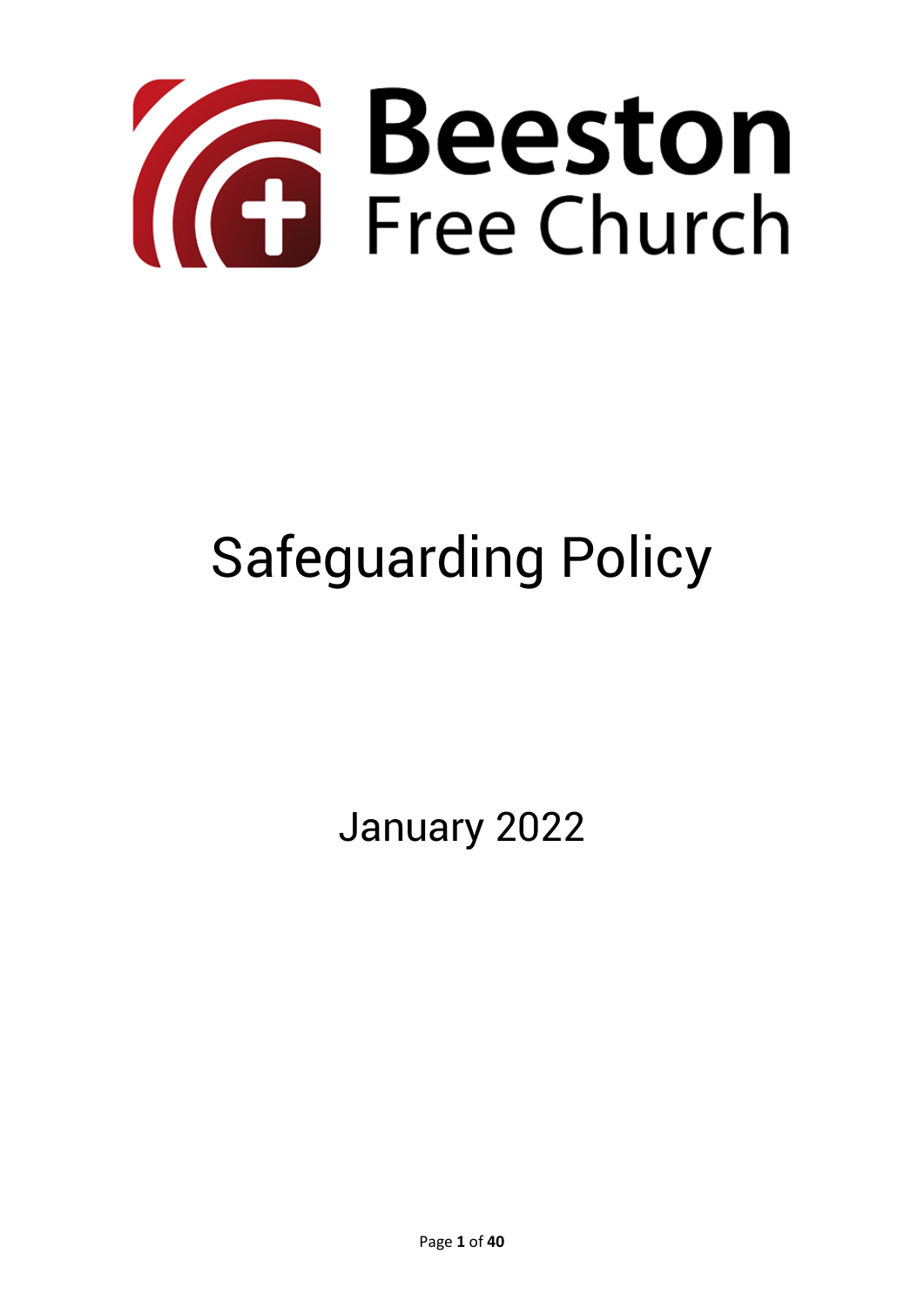## **Contents**

| Section        | Description                                                    | Page           |  |
|----------------|----------------------------------------------------------------|----------------|--|
| <b>Policy</b>  |                                                                |                |  |
| 1              | Purpose                                                        | 3              |  |
| $\overline{2}$ | Scope and awareness                                            | $3 - 4$        |  |
| 3              | Context                                                        | $4 - 5$        |  |
| $\overline{4}$ | <b>Definitions</b>                                             | 5              |  |
| 5              | Values and beliefs                                             | $\overline{5}$ |  |
| 6              | Our responsibilities and commitments                           | $6 - 8$        |  |
|                | <b>Procedures</b>                                              |                |  |
| $\overline{7}$ | Purpose                                                        | 9              |  |
| 8              | Scope                                                          | 9              |  |
| 9              | <b>Definitions</b>                                             | 9              |  |
| 10             | Governance and oversight                                       | 9              |  |
| 11             | Recruitment and ongoing support for staff and volunteers       | $10 - 11$      |  |
| 12             | Ensuring a safe and healthy environment                        | $11 - 13$      |  |
| 13             | Responding to and report safeguarding concerns and disclosures | $13 - 14$      |  |
| 14             | Allegations against or concerns about staff and volunteers     | $14 - 15$      |  |
| 15             | Management of ex-offenders                                     | 15             |  |
| 16             | Concerns about practice and whistleblowing                     | 16             |  |
|                | <b>Appendices</b>                                              |                |  |
| A              | List of groups                                                 | 17             |  |
| B              | Safeguarding role allocation                                   | $18 - 19$      |  |
| $\mathbf C$    | Definitions of abuse                                           | $20 - 24$      |  |
| D              | Raising a concern or dealing with a disclosure                 | 25             |  |
| E              | Key external safeguarding contacts                             | 26             |  |
| F              | <b>Basis of policies</b>                                       | 27             |  |
| G              | <b>Standard documents</b>                                      | $28 - 39$      |  |
| $\overline{H}$ | Code of conduct                                                | $40 - 41$      |  |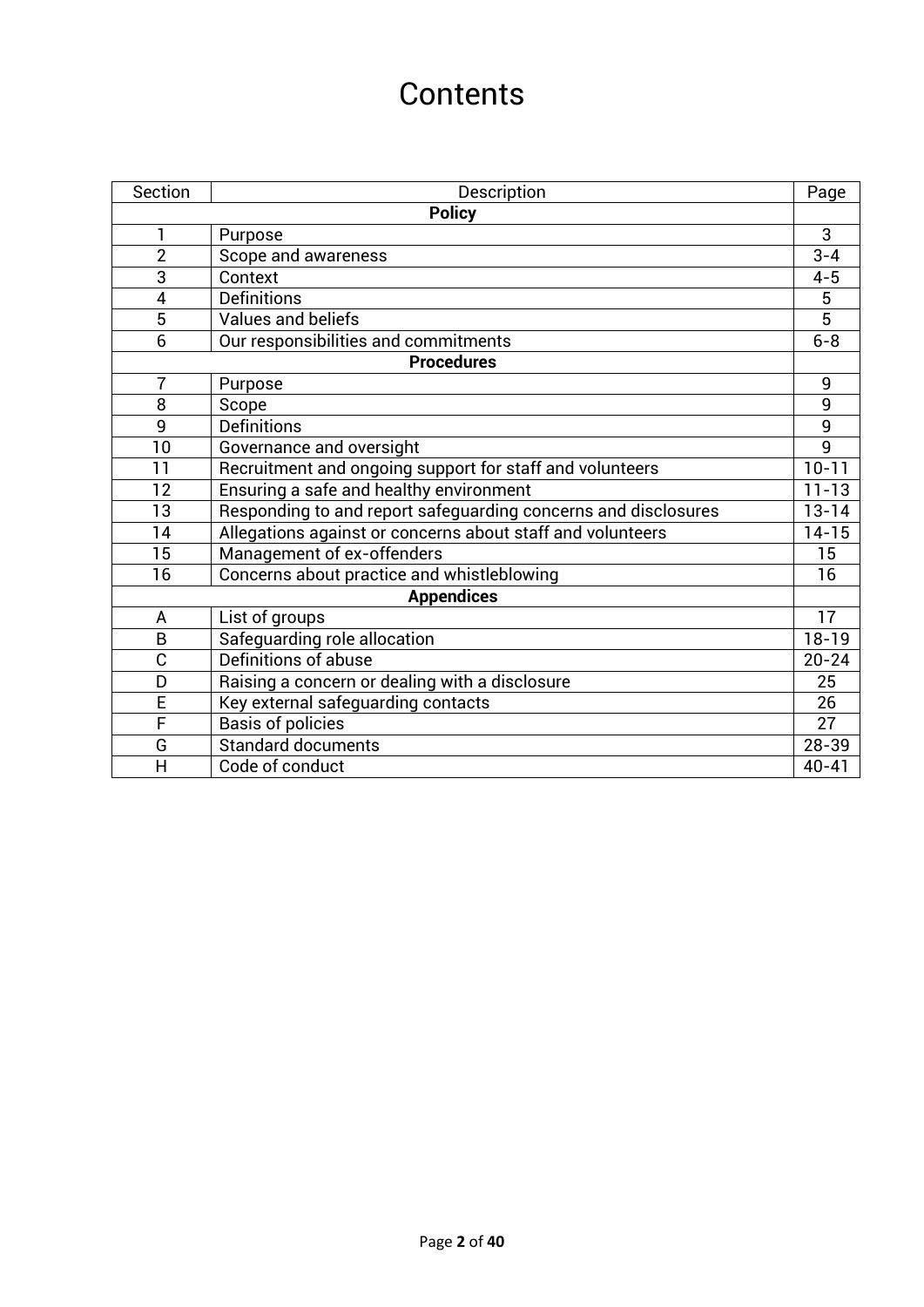# **Safeguarding Policy and procedures:**

**Safeguarding children, young people and vulnerable adults**

#### **1. Purpose**

This policy with its appendices outlines how we will:

- 1.1. Strive to provide a healthy, nurturing, and protective environment for everyone who engages with our church community
- 1.2. Strive to ensure that every member of our church community is protected from harm and abuse and that if abuse is identified, it is handled effectively, promptly, and proportionately
- 1.3. Work to ensure that our trustees, staff and volunteers are clear about their responsibilities and duties and are supported to competently and confidently fulfil them
- 1.4. Support the development of an open and transparent culture that listens to the views and wishes of every member of our church community and supports the raising of concerns and complaints
- 1.5. Provide leadership and accountability for every member of our church community in relation to safeguarding

#### **2. Scope and awareness**

- 2.1. This policy applies to everyone who works on our behalf with children, young people, their parents / carers and adults at risk of abuse whether trustees, senior leaders, group / ministry leaders, paid staff, volunteers, or others working on our behalf
- 2.2. The details of our Safeguarding policy and procedures are available for anyone who wishes to read it and is available on our website.
	- 2.2.1. Our entire Church community including children and those who are vulnerable should be aware that
		- we take issues of safeguarding seriously, seeing it not only as a statutory duty but one of spiritual significance
		- the meetings and structures of our church are underpinned by our commitment to good and wise safeguarding practice
		- the church has appointed a Safeguarding Lead and Team for this purpose
		- they can approach a member of the Safeguarding Team for advice or to report a concern
		- that any concerns, whether about themselves or others, can be raised and will be treated seriously and with respect
	- 2.2.2. Church staff team, together with the Biblical counselling team, home group leaders, Elders, other group leaders and team members working with those under 18 and adults at risk should, in addition,
		- have a working knowledge of the policy
		- have an understanding of any procedures that may impact their role
	- 2.2.3. Team leaders of groups who work directly with children or adults who may be vulnerable should, in addition
		- Have a clear understanding of the procedures contained in the policy and their responsibilities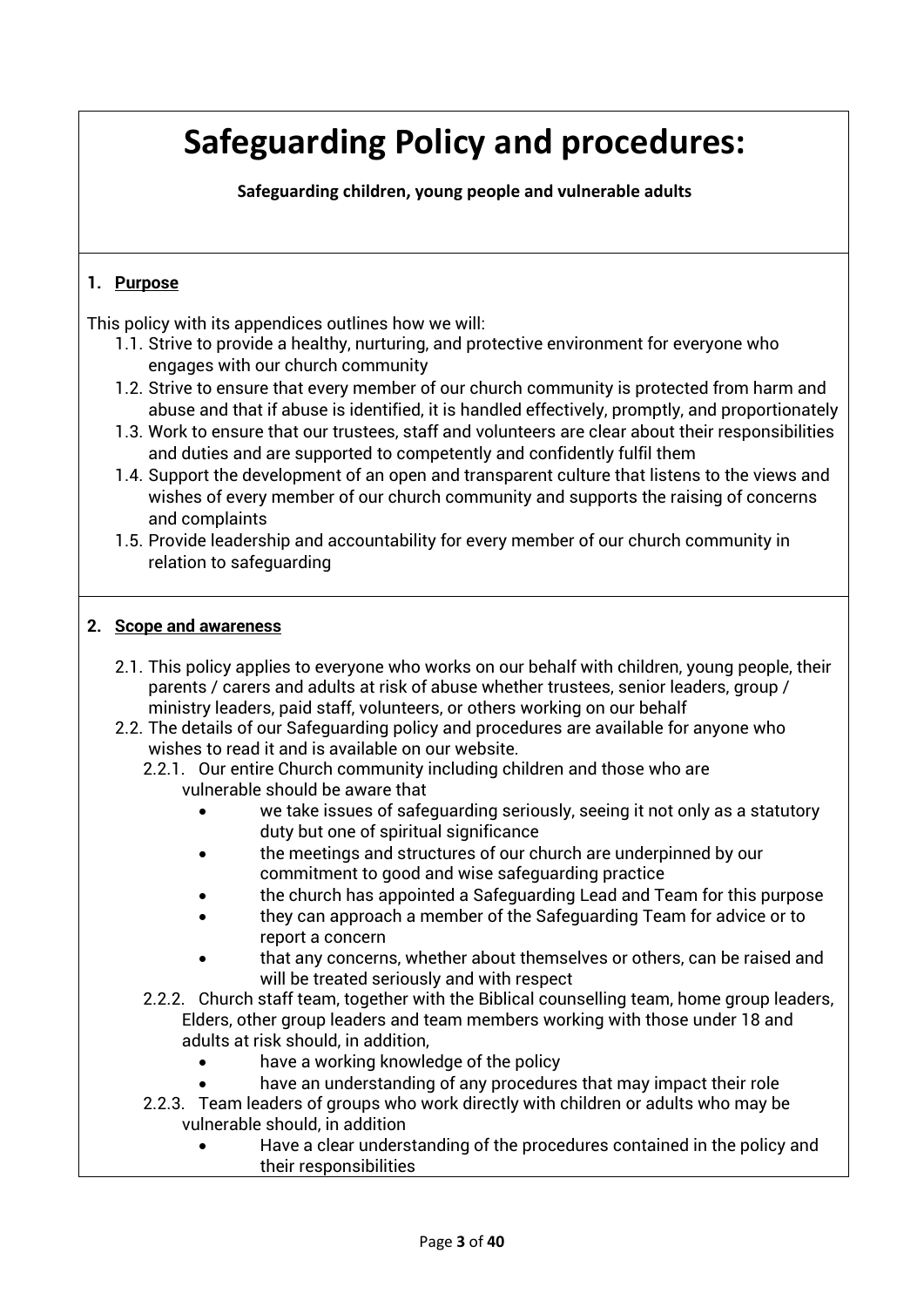- 2.2.4. Trustees of the church should be, in addition, aware of the details of the policy and procedures to a level that ensures they can satisfy themselves regarding compliance with their statutory duties.
- 2.2.5. The safeguarding lead should also be familiar with the statutory guidance that underpins the policy and procedures so that they can oversee the work of the team
- 2.2.6. The Safeguarding Officers should in addition seek to remain up to date with legislation and guidance.

#### **3. Context**

*Church Details* Beeston Free Church Nottingham Salthouse Lane Beeston NOTTINGHAM NG9 2FY 0115 9677032 [office@beestonfree.net](mailto:office@beestonfree.net)

The church is affiliated to the Fellowship of Independent Evangelical Churches (FIEC), a family of over 600 local churches who are united by the gospel and by a common purpose. More details about the FIEC can be found at www.fiec.org.uk.

Charity Commission Registered No: 1160335 Insurers: Congregational

Beeston Free Church Nottingham is committed to a vision of 'Glorifying God through lives transformed by the Gospel'. This overall vision is what drives us. The ministries of the church seek to fulfil this vision, impacting both the lives of those who are already disciples of Jesus Christ and seeking to reach more people within the local community and globally.

The values of the church describe the personality and character of the church and are as follows:

● **Loving God**

Glorifying God the Father as we joyfully respond to his Word, depend on Him and delight in Him.

#### ● **Loving the Gospel**

Passionate about seeing the gospel of the Lord Jesus Christ transforming every aspect of our lives and the lives of others.

#### ● **Loving People**

Growing together by the power of God's Spirit, a blessing to the wider church and to others

In order to promote these aims we provide groups for all ages on a weekly basis and special occasional events.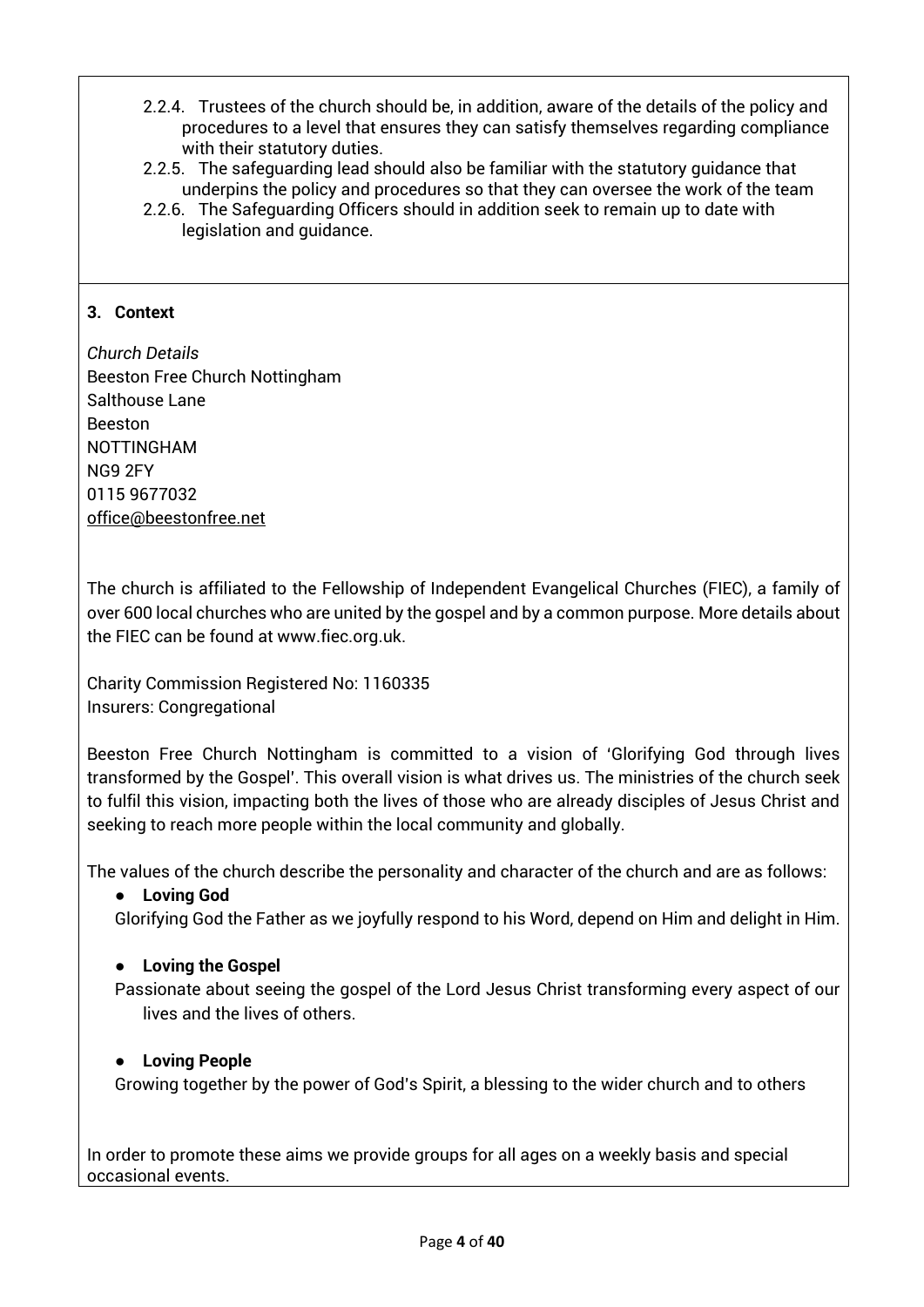In particular for children we have both Sunday and midweek groups, for all ages, as well as seasonal events e.g. Summer Holiday Club. For older adults who may be at risk of harm we run a mid-week fellowship group and some annual events e.g. Holiday at Home. *See Appendix A.*

#### **4. Definitions**

- 4.1. Children/young people refers to anyone under the age of 18 years old.
- 4.2. An adult at risk is defined as any person aged 18 years and over who is or may be in need of community care services by reason of mental health issues, learning or physical disability, sensory impairment, age or illness and who is or may be unable to take care of him/herself or unable to protect him/herself against significant harm or serious exploitation.
- **4.3.** Church leaders are those appointed by the church to serve as trustees
- **4.4.** The statutory definitions and signs and symptoms of abuse can be found in appendix C

#### **5. Values and beliefs**

- *5.1.* Everyone who engages with our church community has the right to be protected from any form of bullying or harassment, exploitation or abuse and we will seek to ensure that we provide a caring and nurturing environment that is open and transparent and that promotes the raising of concerns with senior leaders
- *5.2.* We have a particular responsibility to protect and promote the wellbeing of those who are vulnerable; particularly to children, young people and adults at risk of abuse; ensuring they are safe while in our care and that we respond appropriately to disclosures or indicators that they are experiencing abuse or neglect while in our care or elsewhere
- *5.3.* Every member of our church community has a responsibility to act to support the values and commitments outlined in this policy

#### **5.4. Our approach to safeguarding is shaped by our belief as Christians that:**

- 5.4.1. We are to honour those that God has set in authority over us and to live as responsible and good citizens in the time and place that God has set us in
- 5.4.2. Every human life is valuable to God and each person bears his image
- 5.4.3. We live in a fallen and sinful world, where there are many risks and dangers and we must seek to protect everyone, but particularly the vulnerable in our midst from those dangers
- 5.4.4. God cares for the widow, the orphan, and the stranger; he calls us to protect and care for those who are vulnerable in our society and to oppose exploitation
- 5.4.5. Jesus example was one of valuing, accepting, and caring about everyone
- 5.4.6. We are to love those around us as God loves them and to seek to bring healing, restoration and reconciliation to broken and damaged lives by the manifestation of the love of God through us
- 5.4.7. The church is not a gathering of sinless and perfect people, but rather a community of grace where we seek to encourage one another to grow in faith and obedience to God
	- 5.4.7.1. We are called to encourage and challenge each other lovingly and to spur one another on to greater holiness and obedience to God in an attitude of humility, grace and forgiveness
	- 5.4.7.2. Where necessary, the church may impose formal discipline on its members in accord with its governing documents and standing orders.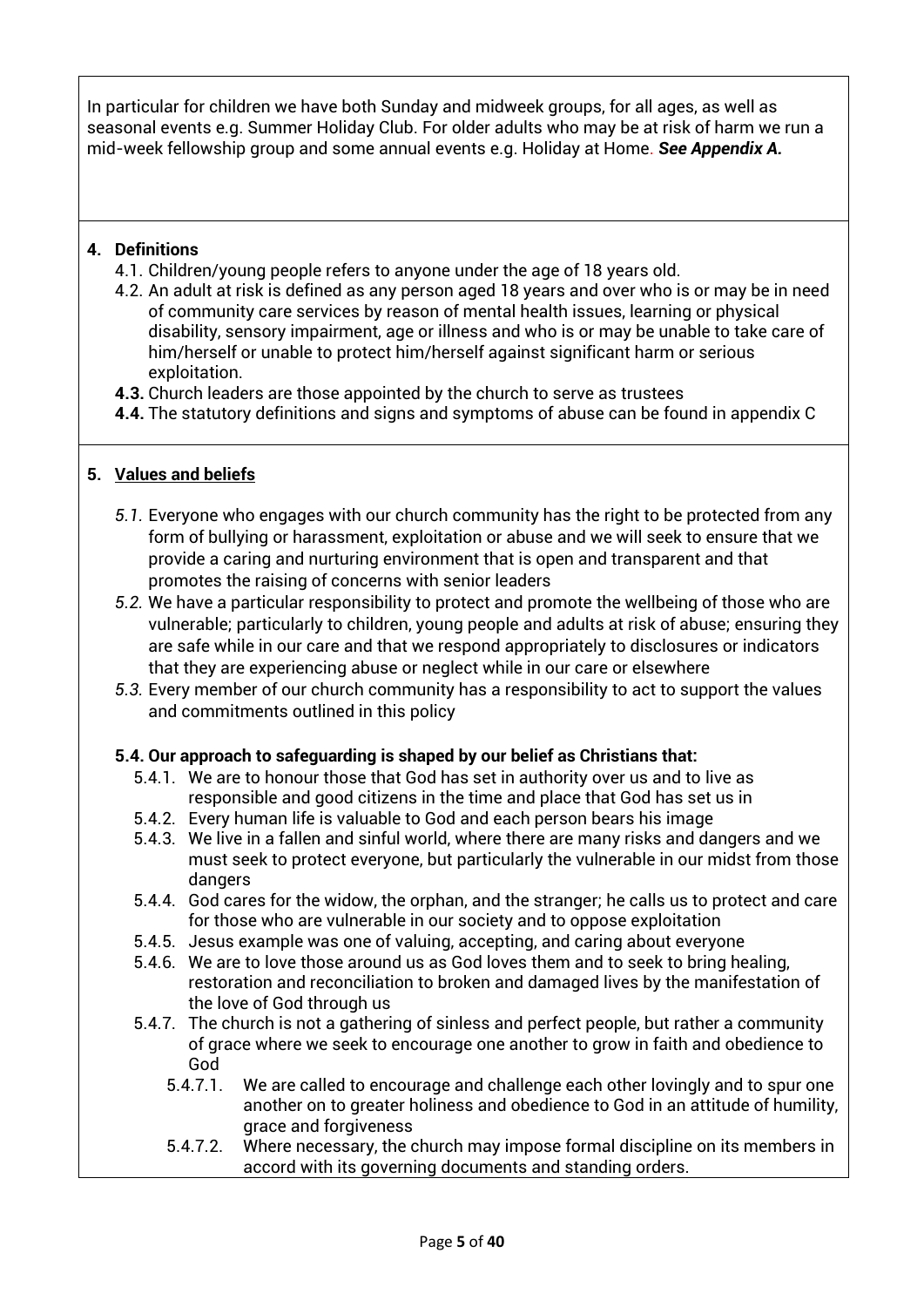#### **6. Our responsibilities and commitments**

#### **6.1. Our responsibilities**

- 6.1.1. To ensure that the protection of all members of our community, but particularly children, young people and adults at risk of abuse and the promotion of their welfare is of paramount importance to us and that best practice in safeguarding is embedded into the culture or our organisation
- 6.1.2. To treat each person as equal in the sight of God; equally sinful, equally loved and equally offered the gift of salvation and reconciliation to God and equally protected and respected
- 6.1.3. To seek to minister to, and to encourage growth in obedience to God and his word with equity, transparency and sensitivity, in accordance with our fundamental beliefs as laid out in our statement of faith, charitable aims and governing documents
- 6.1.4. To value, respect and listen to the wishes of every member of our community, including those who are vulnerable or find it difficult to make their voice heard
- 6.1.5. To work to develop and maintain an environment that is protective, caring and nurturing for all who engage with our community, in accordance with our doctrines and beliefs as outlined in our governing documents
- 6.1.6. To ensure that any disclosed or suspected abuse or neglect of a child or an adult is reported to the relevant authorities
- 6.1.7. To work in partnership with children, young people, their parents / carers adults at risk of abuse and local and national partner agencies and organisations to promote the welfare of and to protect each member of our community, and particularly the vulnerable

#### **6.2. How we will seek to fulfil these responsibilities**

- 6.2.1. We will seek to visibly demonstrate our commitment to safeguarding throughout the organisation and our most senior leaders will support the development of best practice and provide accountability to everyone who works (whether paid or voluntarily) on our behalf; including providing accountability and challenge to each other
- 6.2.2. We will ensure that those who are responsible for safeguarding at the various levels of the organisation are appropriately trained and supported to competently and confidently fulfil their role
- 6.2.3. We will actively seek to create and maintain a culture that is consistent with our biblical principles and best practice in safeguarding
- 6.2.4. We will ensure that we have robust and relevant policies, procedures and systems that support the culture or our organisation and the work of all those involved in safeguarding and that these are regularly reviewed for effectiveness
- 6.2.5. We will ensure that we appoint a Trustee Safeguarding Lead and at least one Safeguarding Officer who will take responsibility for leading safeguarding children and adults across the organisation. A safeguarding team will be appointed to support the safeguarding lead and officer(s) in their role, including at least one member of the ministry staff. (see Appendix B for further details)
	- 6.2.5.1. Safeguarding will be promoted and overseen by our church leaders
	- 6.2.5.2. Delegation of tasks and responsibilities will be clearly outlined in the relevant role descriptions and the organisation's safeguarding structures, complete with contact details, will be included in our procedures and made publicly available
- 6.2.6. We will follow safer recruitment best practice in the recruitment and selection of staff and volunteers
- 6.2.7. We will provide effective leadership, management and support for our staff and volunteers who deliver services on our behalf including: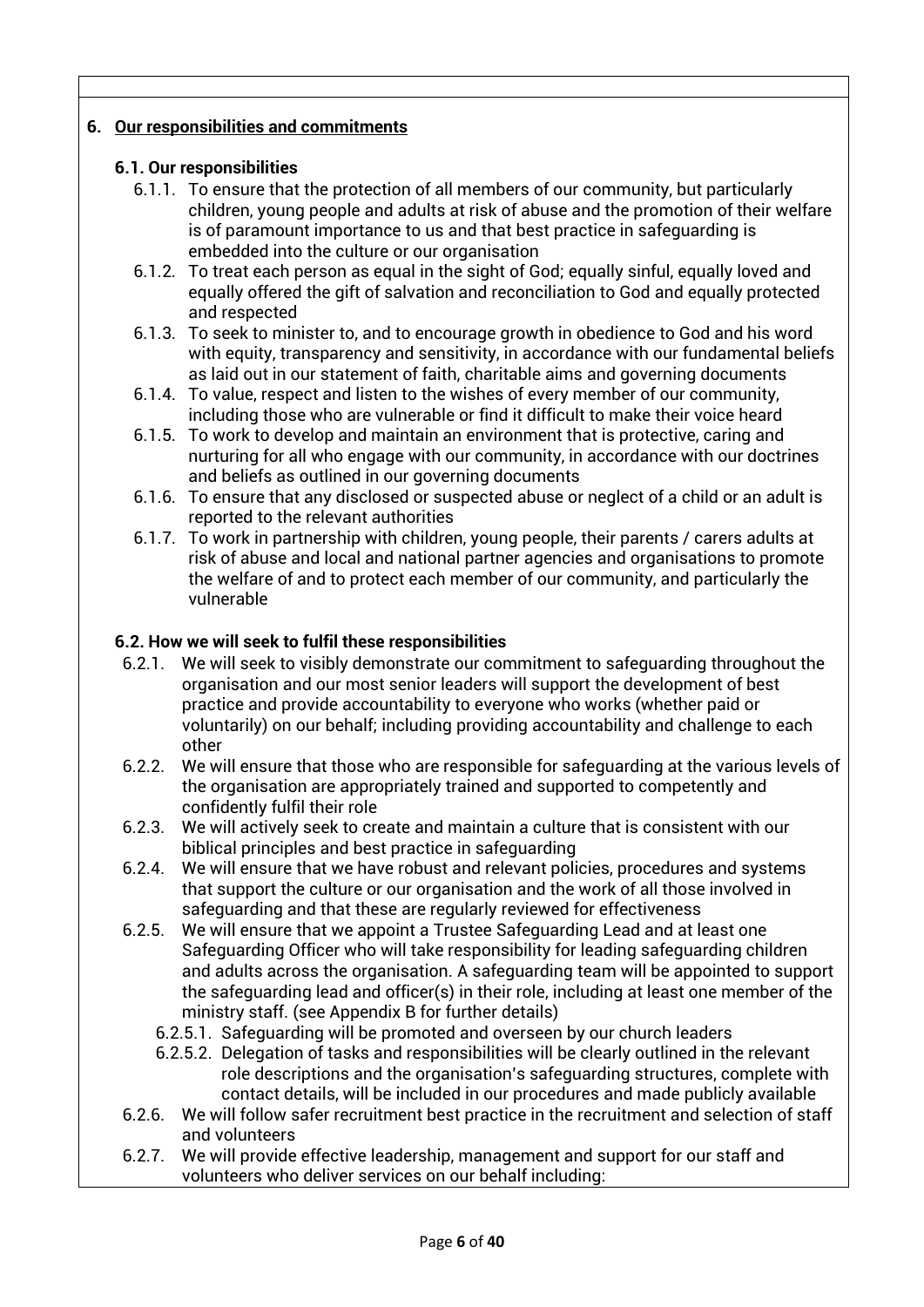- 6.2.7.1. Clear group structures
- 6.2.7.2. Role descriptions
- 6.2.7.3. Ongoing support and training
- 6.2.7.4. Risk assessment of activities
- 6.2.8. We will ensure that we consider safety in all areas of our work and ministry;
	- 6.2.8.1. Developing a positive culture
	- 6.2.8.2. Managing health and safety through effective policies and procedures; using risk assessments, processes and proportionate systems
	- 6.2.8.3. Creating a positive and nurturing environment in all aspects of the community, including physical, social, emotional, psychological, spiritual etc environments
	- 6.2.8.4. Considering the online as well as the physical environments; including our use of social media and technology (see the E-Safety policy for further details)
- 6.2.9. We will ensure that we monitor the conduct of our staff and that we have policies, procedures and systems for managing allegations against staff or volunteers, supported by a culture of listening to allegations and responding with rigor, fairness and transparency
- 6.2.10. We will ensure that our expectations in relation to the conduct of members of our community are clear through codes of conduct, policies and procedures.
- 6.2.11. We will seek to clearly identify concerns about the safety or wellbeing of those who are part of our community and to respond appropriately and proportionately:
	- 6.2.11.1. To signpost or refer them to local or national services that can help them
	- 6.2.11.2. To provide information, guidance and support as we are able, to help them overcome their challenges
	- 6.2.11.3. To share information appropriately with partner agencies where we have concerns about the safety of an individual and statutory thresholds and / or criteria are met
- 6.2.12. We will record and store information accurately, keeping it securely in line with our legal duties, information sharing policies and national and local guidance and agreements. This will include records such as:
	- 6.2.12.1. Consent forms
	- 6.2.12.2. Attendance data for work with children and young people
	- 6.2.12.3. Accident and incident reporting
	- 6.2.12.4. Confidential recording of safeguarding concerns
	- 6.2.12.5. Safe recruitment documents as outlined in section 11.1
- 6.2.13. We will involve children, young people, their parents or carers and adults at risk of abuse in our safeguarding processes wherever possible; making reasonable adjustments where necessary to enable them to participate in the decisions that affect them
- 6.2.14. We will ensure that we have a culture and policies and procedures for raising concerns or complaints by any member of our community including children, young people, adults at risk or abuse and their parents / carers and for dealing with those concerns in an efficient, open, honest and fair manner; including clear appeals processes
	- 6.2.14.1. We will also ensure that our leaders are competent and confident in handling complaints, outlined in our Complaints Policy
- 6.2.15. We will ensure that relevant policies, procedures, codes of conduct etc are publicly available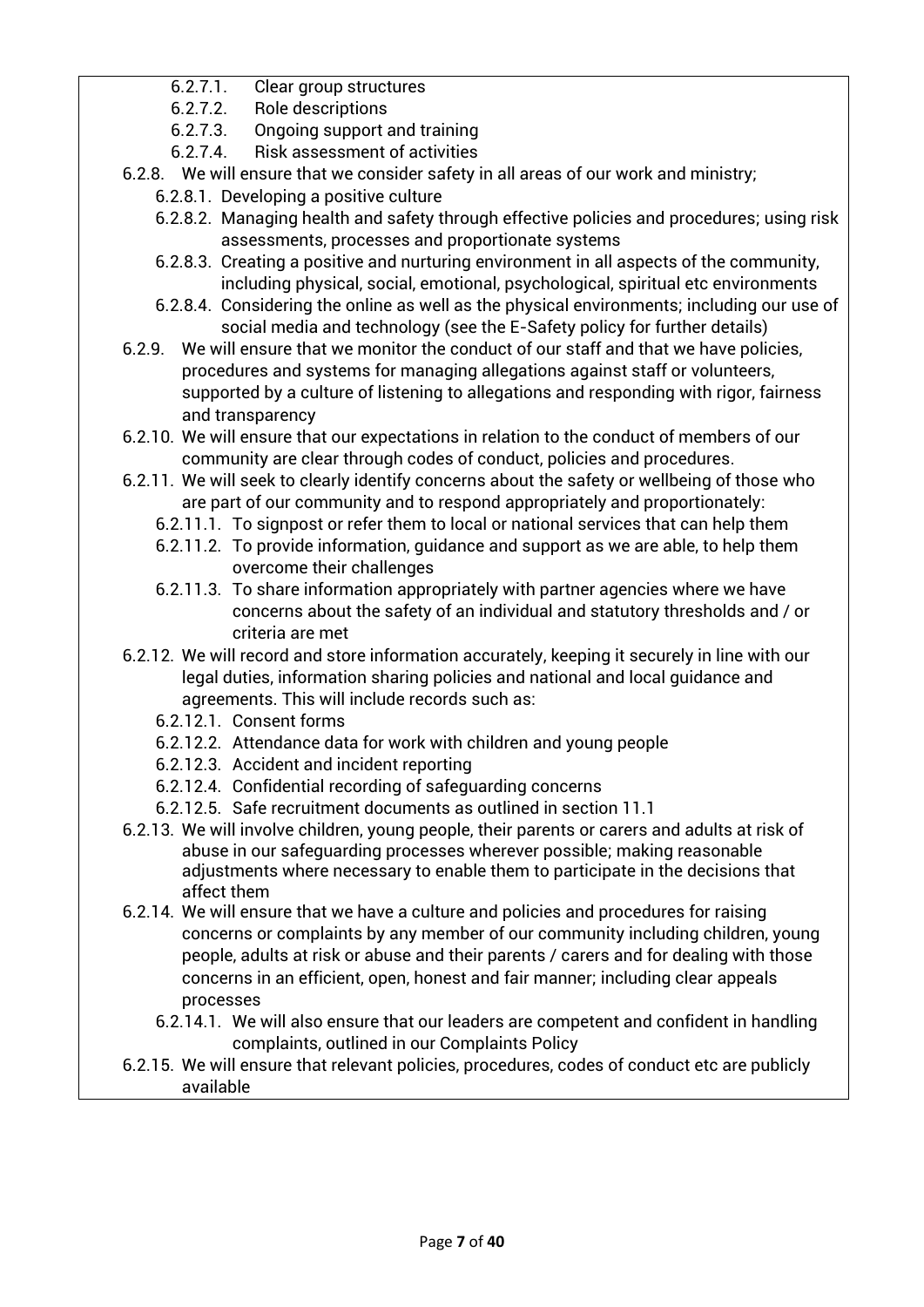# **Safeguarding Procedures**

#### **7. Purpose**

These procedures aim to provide staff and volunteers with clear and simple instructions as to how safeguarding is promoted and how concerns should be handled. They are not provided for training purposes and will not be used as a substitute for training.

#### **8. Scope**

These procedures will be applied to all staff and volunteers who act on behalf of the church.

#### **9. Definitions**

**Staff:** refers to any paid employee or office holder

**Volunteer(s):** refers to anyone who is appointed by the church to a role for which they receive no payment (other than out-of-pocket expenses that are appropriately authorised)

**Elder(s):** refers to those appointed by the church to that office to provide spiritual leadership

**Deacon(s**): refers to those appointed by the church to that office to support the Elders and serve the church in practical and legal matters

**Trustees**: refers to both Deacons and Elders.

#### **10. Governance and oversight**

The trustees will provide effective oversight of safeguarding across the church by:

- 10.1. Ensuring that the church leadership promote the importance of safeguarding and lead the development of a culture that is biblically faithful, healthy, transparent, and accountable
- 10.2. Ensuring that a suitably knowledgeable and appropriately skilled Safeguarding Lead and at least one Safeguarding Officer are appointed and that they are adequately supported and resourced
- 10.3. Ensuring that a proportionate and legally compliant safeguarding policy is in place and that it is reviewed by the trustees with input and support from the safeguarding team at least annually, but more frequently as required
- 10.4. That the safeguarding lead provides a regular update to trustees. A pro-forma can be found in appendix G
- 10.5. That the effectiveness of the safeguarding arrangements is reviewed annually in line with the review of the policy and procedures
- 10.6. That role clarity is achieved through a clear definition of the responsibilities of all those involved in safeguarding across the church (see appendix B)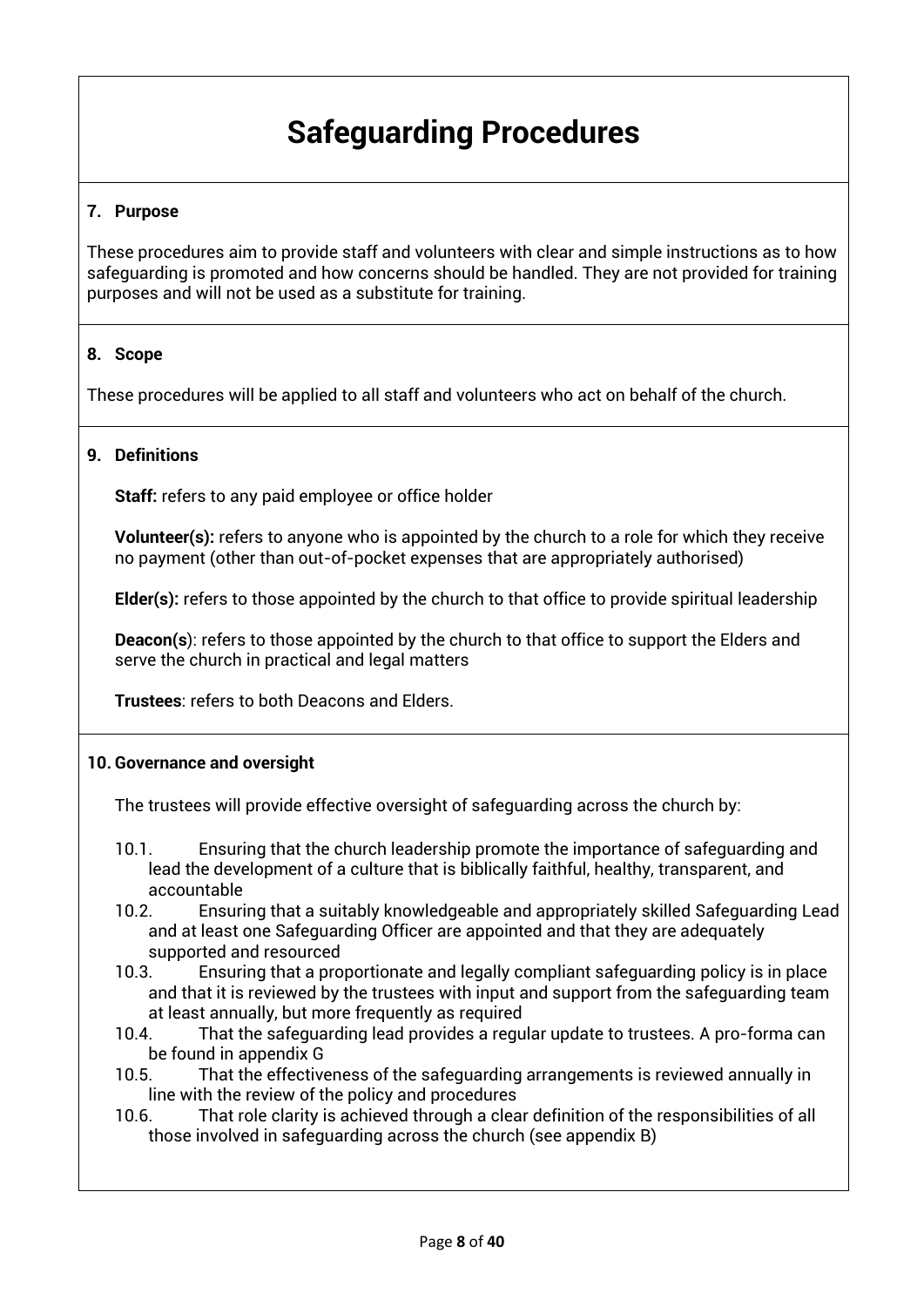#### **11. Recruitment and ongoing support of staff and volunteers working with under 18s and adults at risk**

*The recruitment and support of staff and volunteers is of critical importance to Beeston Free Church and to our work and ministry. In order to fulfil our legal duties and to ensure we meet the still higher standards dictated by scripture, all staff and volunteers will be subject to appropriate recruitment processes.*

#### **11.1. Management of recruitment processes**

- 11.1.1. At least one person who is involved in the process of recruitment of staff or appointment of volunteers will be trained in Safe Recruitment
- 11.1.2. Appropriate records will be kept of all recruitment processes
- 11.1.3. A "Single Central Record" of recruitment checks and a training log will be maintained
	- 11.1.3.1. Application forms and references obtained will be retained securely
	- 11.1.3.2. No copies of DBS certificates will be kept. The Single Central record is the only record that will be retained by the church of DBS checks
- 11.1.4. Staff and volunteers will be provided with written Job / role descriptions and person specifications prior to deciding whether to take up the position / role

#### **11.2. Recruitment process**

11.2.1.Prior to appointment, all staff and volunteers will be required to submit an application form. Where necessary and appropriate (e.g. lack of literacy skills, English as a second language etc) support can be provided for completion of the forms. The form can be found in appendix G.

#### **Paid staff positions**

- 11.2.2.Prior to appointment all paid staff will be required to attend a formal interview, regardless of whether a competitive process is in operation
- 11.2.3.Prior to appointment of staff, references will be sought, including, where possible, a reference from the current or previous employer
- 11.2.4.Upon commencement of their position, all staff will be required to complete a formal induction process including any matters identified during the recruitment process

#### **Volunteer positions**

- 11.2.5.Prior to appointment, all volunteers should understand the roles and its requirements and the leader overseeing the ministry area should assess their suitability for the role.
- 11.2.6.Prior to appointment, references will be sought.
- 11.2.7. Following appointment and prior to commencement of the role, volunteers will receive an induction from their team leader

#### **Probationary periods**

11.2.8. All staff and volunteers will be subject to a probationary period.

11.2.8.1. The probationary period for staff is set out in their employment contracts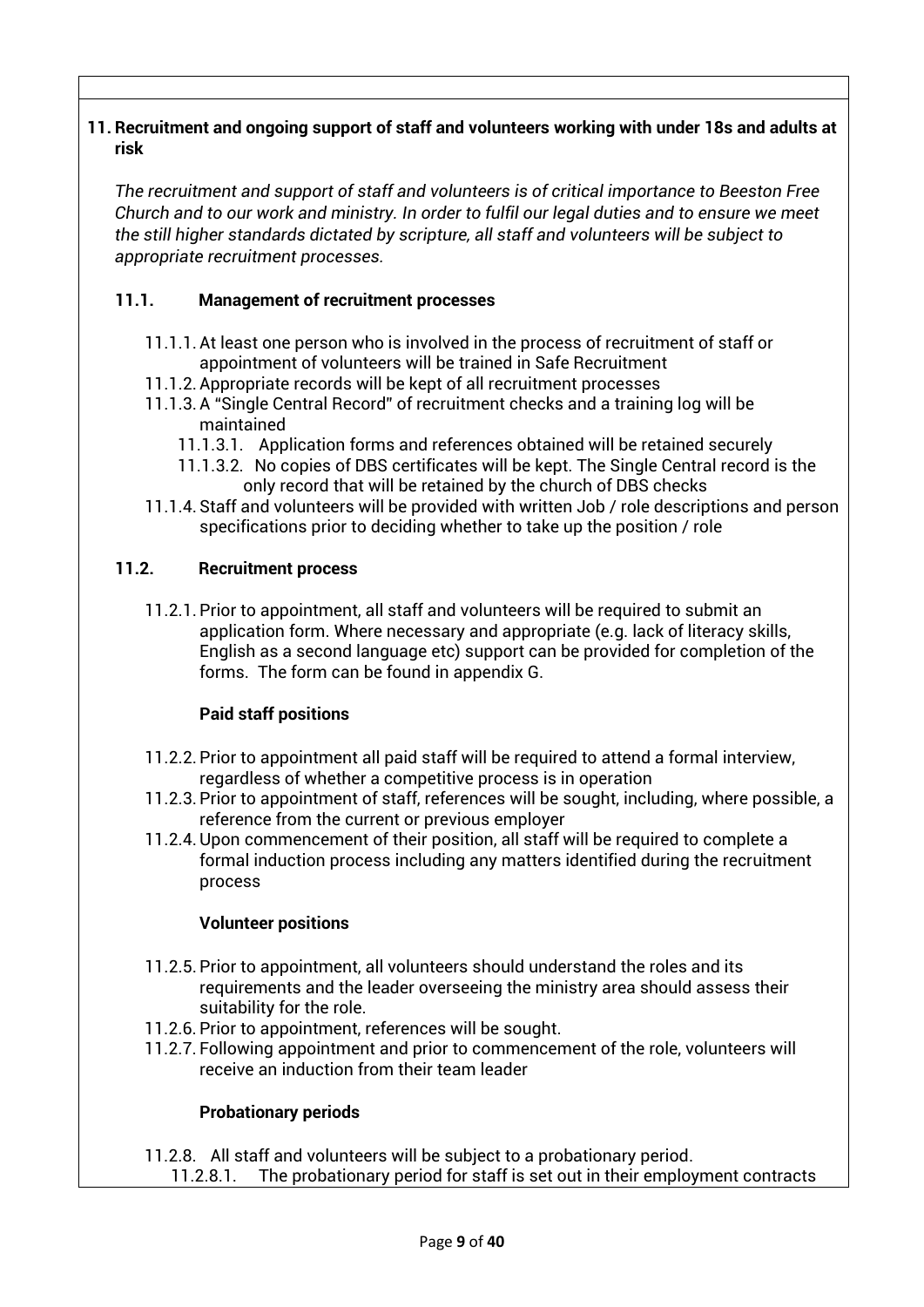11.2.8.2. The probationary period for volunteers serving in weekly ministries will usually be 3 months

#### **Ongoing support and supervision**

- 11.2.9. All staff and volunteers will receive proportionate supervision and pastoral care, particularly through team meetings.
- 11.2.10. All staff and volunteers will be required to abide by the appropriate Code of Conduct (see appendix H)
- 11.2.11. Where DBS checks are required, as defined by the government and advised by our external specialist advisors, this will be identified in the role description and these checks will be updated at least every three years

#### **Training**

- 11.2.12. All staff and volunteers in roles that involve regulated activity or those who manage such staff will be required to attend regular safeguarding training
	- 11.2.12.1. Trustees will receive initial training. There is no requirement for formal update training, however, the trustees must ensure that they are competent in their role and that their knowledge of compliance with legislation and Charity Commission guidance up to date and as such are offered training every 2 years.
	- 11.2.12.2. Volunteers and staff involved in working with children, young people or adults at risk of abuse are required to update their training at least every three years as a prerequisite of continuing in their role
	- 11.2.12.3. The Safeguarding Lead and the safeguarding officers are required to attend formal update training at least every two years
	- 11.2.12.4. All staff and volunteers who may work with adults at risk will be offered informal update activity
- 11.2.13. A log of training and DBS checks will be maintained by the safeguarding officers.

#### **12. Ensuring a safe and healthy environment**

*Beeston Free Church fully recognises that there are many factors that impact on and contribute to the safety of the environment for everyone; some of these being procedural and others cultural. Here we describe only the procedural aspects.*

#### **Health and Safety**

- 12.1. The trustees will ensure that the health and safety of everyone who enters our church community is protected<br>12.1.1. Full details can b
	- Full details can be found in the church's Health and Safety policy

#### **When engaging in ministry to children and / or young people we will:**

- 12.2. Ensuring that those involved in such ministries have been appointed in accordance with our Safe Recruitment procedures
- 12.3. Ensure that consent is obtained for their attendance at the group and that contact details and information about any additional or specific needs are recorded
- 12.4. Ensure that registers of children attending, and leaders present are maintained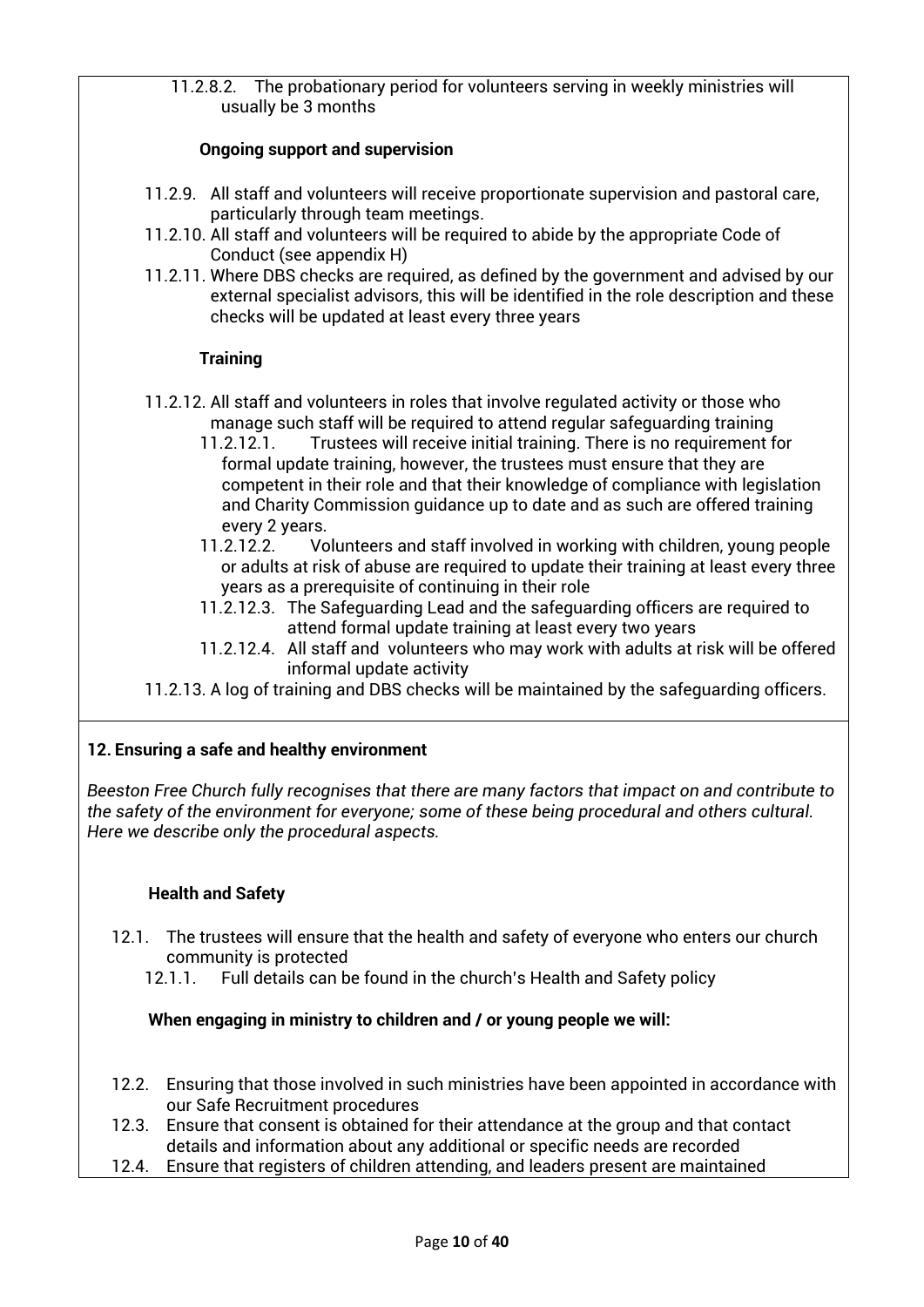- 12.5. Ensure that appropriate child: adult ratios are maintained in line with guidance from the NSPCC:
	- $\checkmark$  0 2 years one adult to three children
	- $\checkmark$  2 3 years one adult to four children
	- $\checkmark$  4 8 years one adult to six children
	- $\checkmark$  9 12 years one adult to eight children
	- $\checkmark$  13 18 years one adult to ten children
- 12.6. Ensure that appropriate accident / incident reporting is in place and that any accidents or incidents are reported to parents / carers in a timely manner
- 12.7. Ensure that appropriate order and discipline are maintained

#### **When children or young people are present at meetings that are primarily aimed at adults and childcare is not provided and their parents are present**

- 12.8. During these times, children remain the responsibility of their parents who are responsible for their safety and care
- 12.9. Any concerns or support needs identified will be recorded and reported to the safeguarding team in the usual way

#### **When young people are present at meetings that are primarily aimed at adults and participating in that meeting in their own right**

- 12.10. Although there are not specific procedures for such meetings, the normal principles of safeguarding will apply
- 12.11. If the young person is not believed to be competent to consent to attendance, consent will be sought from their parents / carers
- 12.12. If the young person is believed to be competent to consent to attendance, they will be encouraged to be open and transparent with their parents / carers and consent will be sought for the church to contact the parents and establish open communication and transparency
- 12.13. Leaders of the church or of the meeting in question will be vigilant to ensure that the young person is adequately protected
- 12.14. Any concerns or support needs identified will be recorded and reported to the safeguarding team in the usual way

#### **When ministering to Adults at Risk of Abuse or Adults with additional support needs**

- 12.15. If the individual is not believed to be competent to consent to attendance, consent will be sought from their carers
- 12.16. If the individual is believed to be competent to consent to attendance, they will be encouraged to be open and transparent with their carers and consent will be sought for the church to contact them with a view to establishing open communication and transparency
- 12.17. Leaders of the church or of the meeting in question will be vigilant to ensure that the individual is adequately protected
- 12.18. Any concerns or support needs identified will be recorded and reported to the safeguarding team in the usual way

#### **General provisions**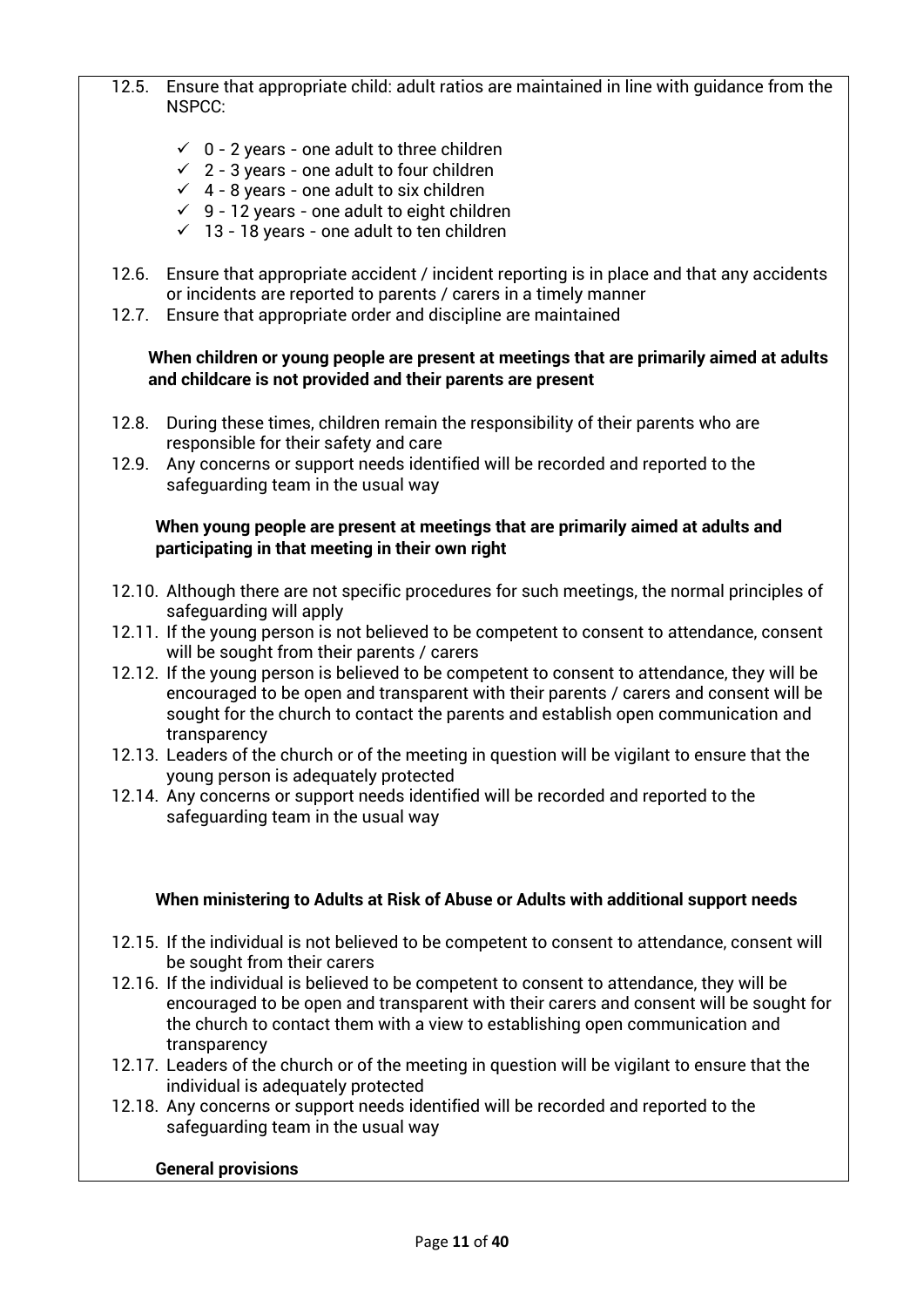- 12.19. The church will ensure that information relating to safeguarding, including contact details and other relevant information is readily available in the building and online
- 12.20. Leaders will promote the need for every member to be vigilant to safeguarding concerns through the processes, teaching and culture of the church and by personal example

#### **13. Responding to and reporting safeguarding concerns and disclosures**

*A flow chart for workers who are concerned or have been the recipient of a disclosure can be found in appendix D*

#### **Managing immediate risk**

- 13.1. Upon identification of a concern or receipt of a disclosure, the worker involved should make an assessment as to whether any immediate action is necessary to protect the individual
	- 13.1.1. The worker may seek advice from the team leader or from the safeguarding officers, however, the seeking of advice should not unnecessarily delay or prevent the protective action or place the individual at risk of further or increased harm
	- 13.1.2. In such urgent situations and if either the safeguarding officers or lead cannot be immediately contacted, the worker should contact either the police on 999 or children's / adults social care to obtain support (full details in appendix C). Under such circumstances, the safeguarding team should be notified at the earliest possible opportunity

#### **Reporting concerns to the Safeguarding team**

- 13.2. Once it has been established that the individual is not, or is no longer in imminent danger, the concern will be reported to a safeguarding officer
	- 13.2.1. The concerns will be discussed with the appropriate team member at the earliest opportunity, to ensure clarity of understanding
	- 13.2.2. Details of the concern must be recorded on the "Incidents and concerns reporting form" (See appendix G) either before, during, or immediately after the discussion

#### **Managing the risks: the role of the safeguarding officer**

- 13.3. In discussion with the worker reporting the concern, the appropriate member of the safeguarding team will review any immediate actions taken and will be responsible for follow-up or further action that may be required
- 13.4. Upon receipt of the completed form, the safeguarding officer will establish an electronic "Confidential File" in relation to the person at risk
	- 13.4.1. A Chronology (See appendix G) will be established and inserted at the front of the confidential file
	- 13.4.2. The confidential file will be updated with any further discussions or actions, including any advice sought or referrals made and updating will continue on an ongoing basis
		- 13.4.2.1. The safeguarding officer will confirm to the person raising the concern that the matter has been actioned. The safeguarding officer will not provide any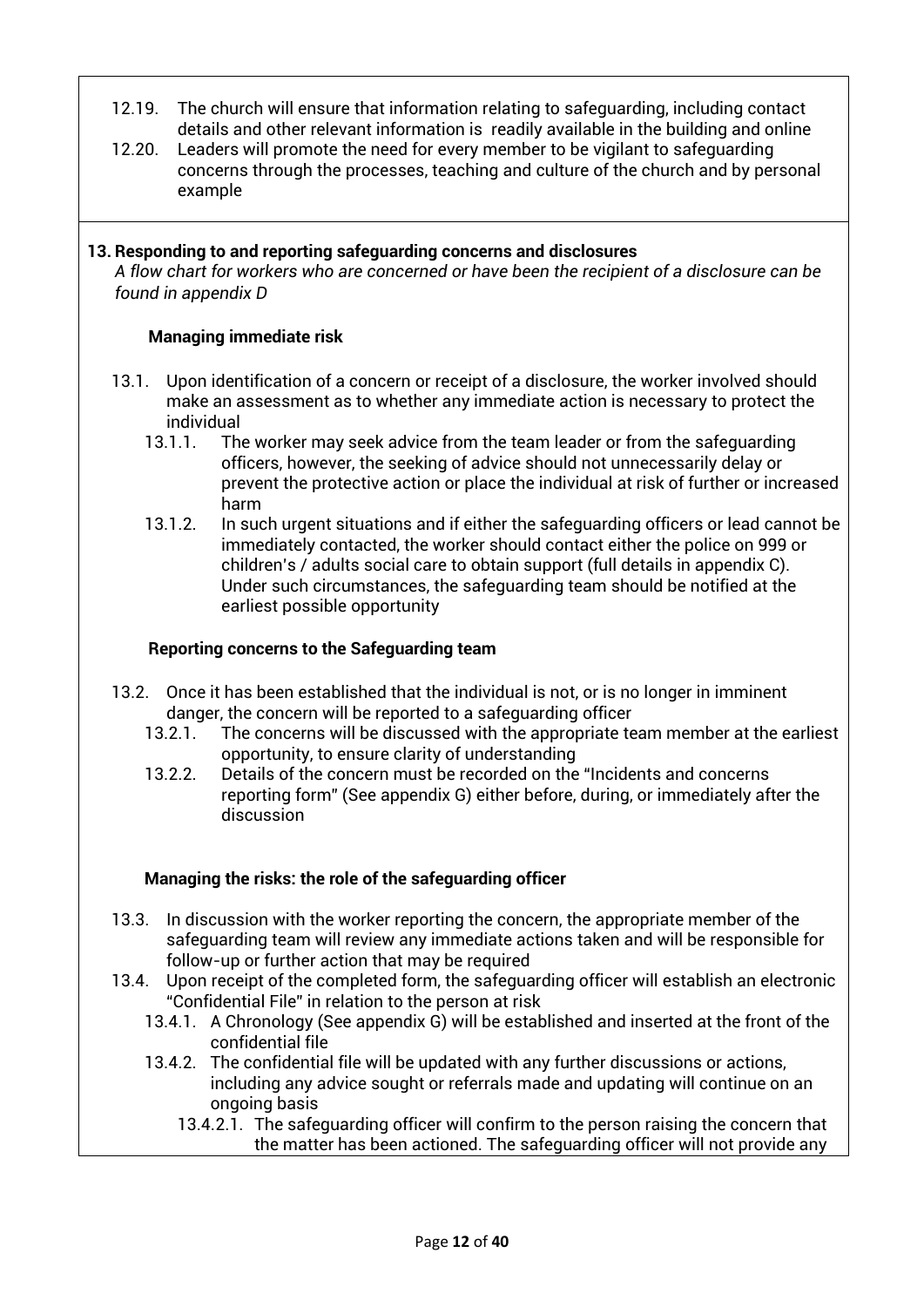unnecessary information. Information is only shared on a "need to know" basis

- 13.4.2.2. The safeguarding officer will notify the safeguarding lead of the situation whose responsibility it is to report to trustees as appropriate
- 13.5. Where the concern meets the statutory threshold, the safeguarding officer will notify the parent or carer of the individual concerned (or the individual themselves if they are an adult) that a referral is being made to Social Care
	- 13.5.1. Information will not be shared with the parent / carer in situations where:
		- 13.5.1.1. To do so would place a child at increased risk of harm or neglect
		- 13.5.1.2. To do so would place an adult at increased risk of harm or abuse
		- 13.5.1.3. The concern relates to Fabricated or Induced Illness
	- 13.5.2. The referral will be made to the appropriate Social Care service (See appendix F for contact details)
	- 13.5.3. If the referral has not been acknowledged within 3 working days, the safeguarding officer will follow up with the appropriate Social Care team
	- 13.5.4. The safeguarding officer will work with the Local Authority and other partners on behalf of the church to ensure that we fully participate in the safeguarding process
	- 13.5.5. All conversations, correspondence, and documentation etc will be placed into the confidential file and the "Record of action" and Chronology will be maintained on an ongoing basis and the safeguarding lead kept up to date.
- 13.6. Confidential files will be stored on the safeguarding account (email and file store) or in a locked filing cabinet
- 13.7. The safeguarding team will share information as necessary with other individuals in the church to facilitate effective safeguarding

#### **14. Allegations against or concerns about staff and volunteers**

*Beeston Free Church takes allegations against or concerns about our staff and volunteers very seriously and will ensure that they are investigated thoroughly, via a transparent process that expedites the matter in a timely manner. We recognise that that we have a responsibility to take the allegation seriously, to manage the situation effectively while the investigation takes place and to and to support the person accused throughout the process.*

- 14.1. Allegations against or concerns about staff or volunteers within the church should be reported to one of the safeguarding officers
	- 14.1.1. If the allegation is against a safeguarding officer, it should be reported to the safeguarding lead
- 14.2. Full details of the allegation will be recorded
- 14.3. The church's investigating officer (usually a safeguarding officer or the safeguarding lead) must first assess whether any immediate action is required to ensure the safety of everyone involved
	- 14.3.1. Dependent upon circumstances and the immediate action required, notifying the individual that an allegation has been received may be unavoidable
	- 14.3.2. If so, care should be taken not to compromise the gathering of evidence.
	- 14.3.3. If it is necessary to notify the individual at this stage, details of the allegation should not be divulged
	- 14.3.4. Support must be offered to the subject of the allegation as well as any potential victims
- 14.4. At the earliest opportunity, where appropriate, the LADO (Local Authority Designated Officer) should be consulted. Details are available in appendix F
	- 14.4.1. If the LADO cannot be contacted due to working hours, initial advice can be sought from Christian Safeguarding Services (CSS)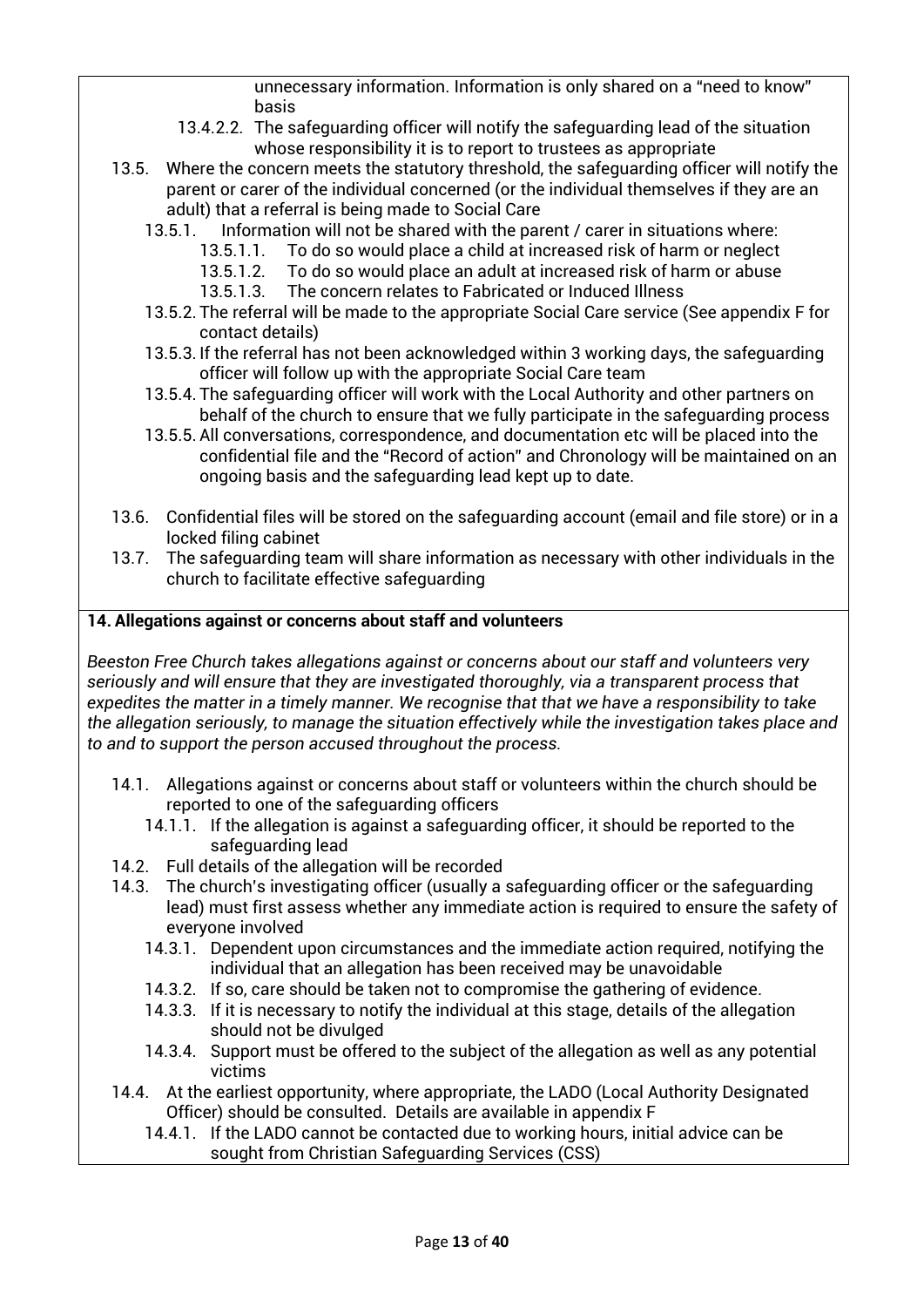- 14.5. If the allegation meets the threshold for LADO, the church's investigating officer will work with LADO to ensure that the allegation is thoroughly investigated, and all issues raised are addressed
- 14.6. If the allegation does not meet the threshold for LADO, the investigating officer will consult with CSS, who will provide independent support and advice to ensure transparency
- 14.7. Thorough records of all aspects of the handling of the allegation will be retained throughout the process.
	- 14.7.1. These records will be held confidentially in the safeguarding drive
- 14.8. The safeguarding team will seek and follow specialist advice throughout the process

#### **15. Management of ex-offenders or those who pose an actual or potential risk to others; particularly to vulnerable people**

As a church, we believe in the power of God to forgive and transform individuals. We also believe that every individual is valuable to God and should be protected; particularly those who are vulnerable.

- 15.1. Where the church becomes aware that an individual is an ex-offender or that they may pose a risk to vulnerable people, the church leaders, together with the safeguarding team, will enter into an open and frank discourse with that individual to understand the context and the risks
- 15.2. With the consent of the individual, the church will seek to work in partnership with probation services or other agencies supporting the individual where this is appropriate. Where consent is not given specialist advice will be taken.
- 15.3. The leaders will assess the risk posed by the individual and a formal risk assessment will be formulated
- 15.4. A formal agreement with the individual will be drawn up and will be signed by the church leaders. The agreement will include:
	- 15.4.1. The church's commitments to the individual who poses the risk
	- 15.4.2. The steps the church will take to support the individual while simultaneously protecting everyone in the church community
	- 15.4.3. The restrictions and conditions that will be applied to the individual's involvement in the life of the church
	- 15.4.4. The consequences of failure to comply with the agreement
	- 15.4.5. When and how the risk assessment and formal contract will be reviewed
- 15.5. All decisions and agreements will be formally recorded and securely stored
- 15.6. The individual who poses a risk will be fully involved in the planning process and information will only be shared with church members by the leaders either:
	- 15.6.1. With the agreement of the individual who poses a risk
	- 15.6.2. Where information needs to be shared to protect vulnerable people and then, only the minimum information that is essential will be shared and the individual will be informed in advance what information will be shared
- 15.7. If the individual chooses to leave the church to avoid the management of the risk and starts to attend elsewhere, the church leaders will take specialist advice as to whether this information should be passed on

#### **16. Concerns about practice and whistleblowing**

- 16.1. Concerns about the culture or practice within the church should be raised with the safeguarding lead
- 16.2. Those concerns will be carefully considered, and a formal response will be provided to the individual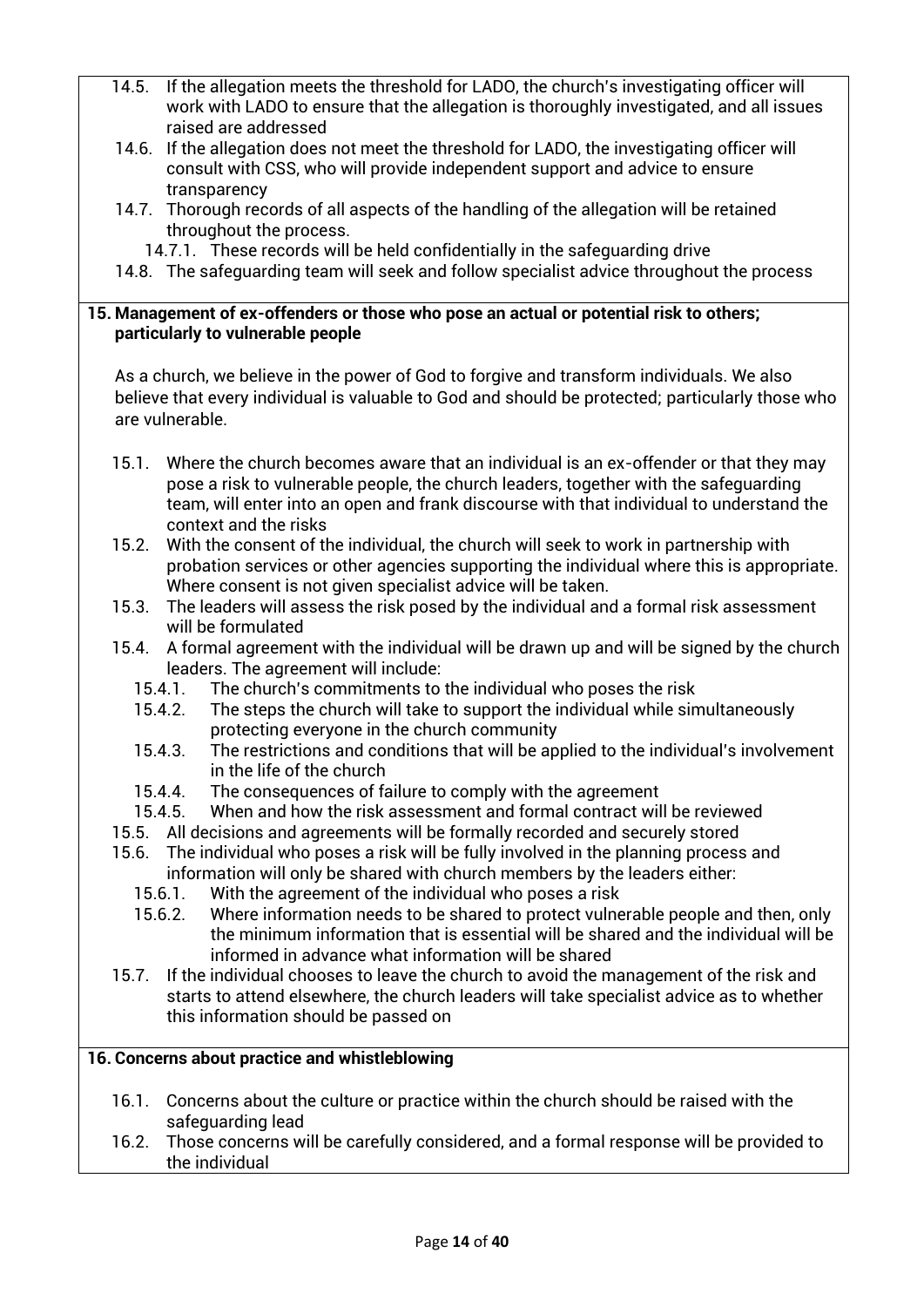| 16.3. If the complainant is not satisfied with the response, they should formally raise the |
|---------------------------------------------------------------------------------------------|
| matter with the chair of trustees, explaining their concerns about the adequacy of the      |
| initial response. Details of how this can be done will be communicated at the same time     |
| as the initial response                                                                     |

- 16.4. Once the chairs of trustees has considered the matter, they will formally respond to the complainant in writing, explaining their findings and the rationale for their decision 16.4.1.Details of how to raise the complaint externally will also be provided as part of the response
	- 16.4.2. This will include contacting the Charity Commission, details of the NSPCC whistleblowing helpline and any other measures that the trustees wish to offer

#### **Basis of policy and legal framework**

This policy is consistent with:

- Current legislation
- National guidance
- Local arrangements
- Our charitable objectives, governing documents and doctrinal statements

#### Full details are available in appendix E

Related policies and procedures

This policy should be read in conjunction with:

- Our statement of Faith
- Our governing documents

| Policy due for review:             | <b>Policy last reviewed</b> | Review conducted by:                               |
|------------------------------------|-----------------------------|----------------------------------------------------|
| February 2023                      | February 2022               | <b>Becky Thomas/Angela Goodwin/ Matt Roberts /</b> |
|                                    |                             | <b>George Hawkins/ Heidi Pike / Katherine</b>      |
|                                    |                             | Wiltshire                                          |
|                                    |                             | Approved by: Trustees February 2022                |
| <b>Policy review February 2021</b> |                             | Review conducted by:                               |
|                                    |                             | <b>Becky Thomas/Angela Goodwin/Hannah</b>          |
|                                    |                             | <b>Johnson/Matt Roberts / George Hawkins</b>       |
|                                    |                             | Approved by: Trustees February 2021                |

Appendix A

*List of Groups* **(as at January 2021)**

#### **Children and Young People's Work**

Alta (school years 7-13) Assemblies team (primary schools) Bethany crèche (0-5 years) Bunnies group (3-5 years) CAMEO (0-5s years)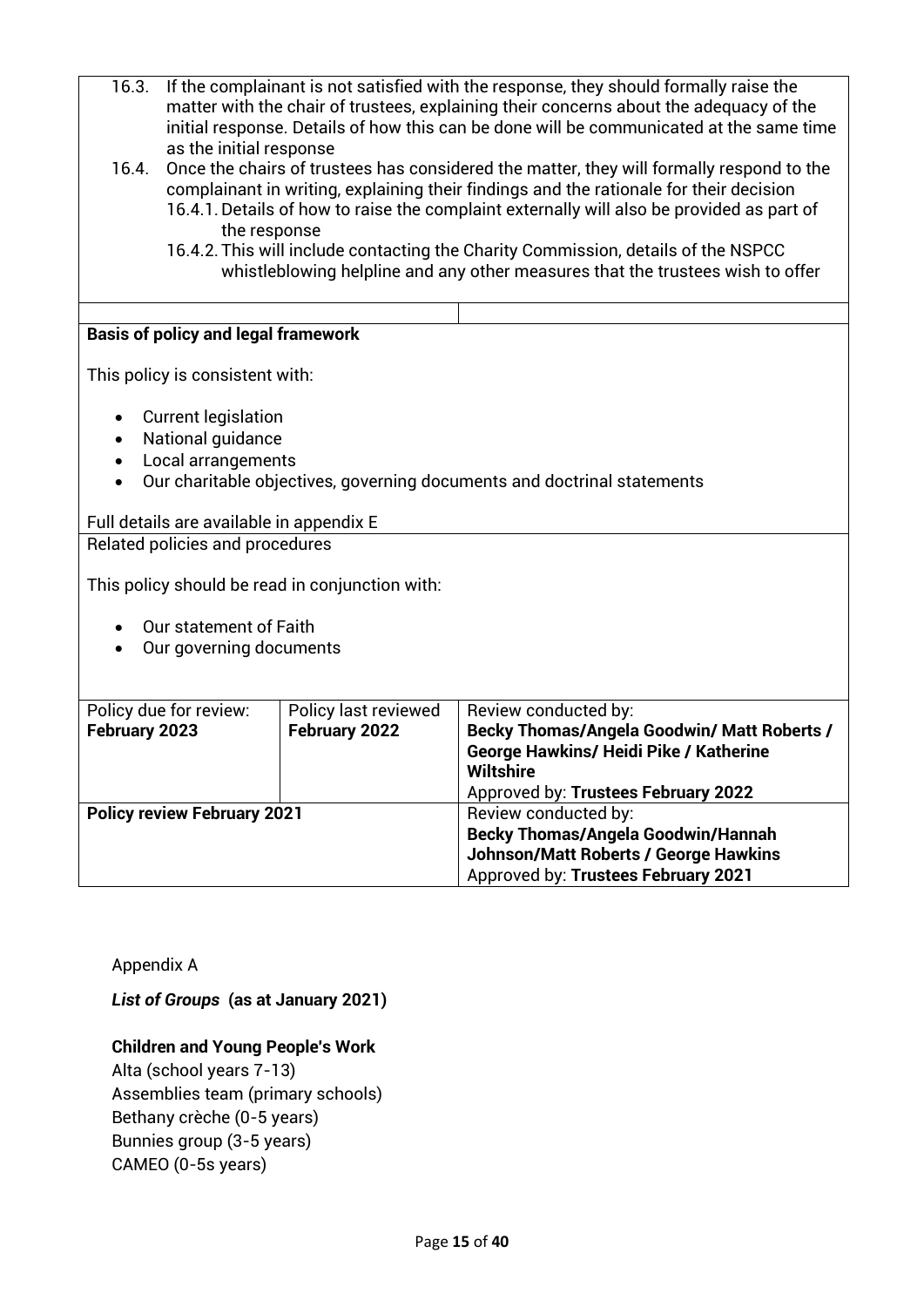Discovery Church (school years 5 &6) Holiday Club (5-11 years) Junior Church (school years R-3) Sunday crèche (0-3 years) Total Tuesdays (school years R-6) Under Fives (0-5 years) Make Lunch

#### **Groups serving Adults at risk of harm**

Holiday at Home Tuesday Fellowship Visiting team Biblical Counselling team

Any new groups or ministries working with those under 18 or adults at risk will automatically be covered by this policy.

#### **Other Groups that should be aware of this policy**

Connect Team **Trustees** Homegroup leaders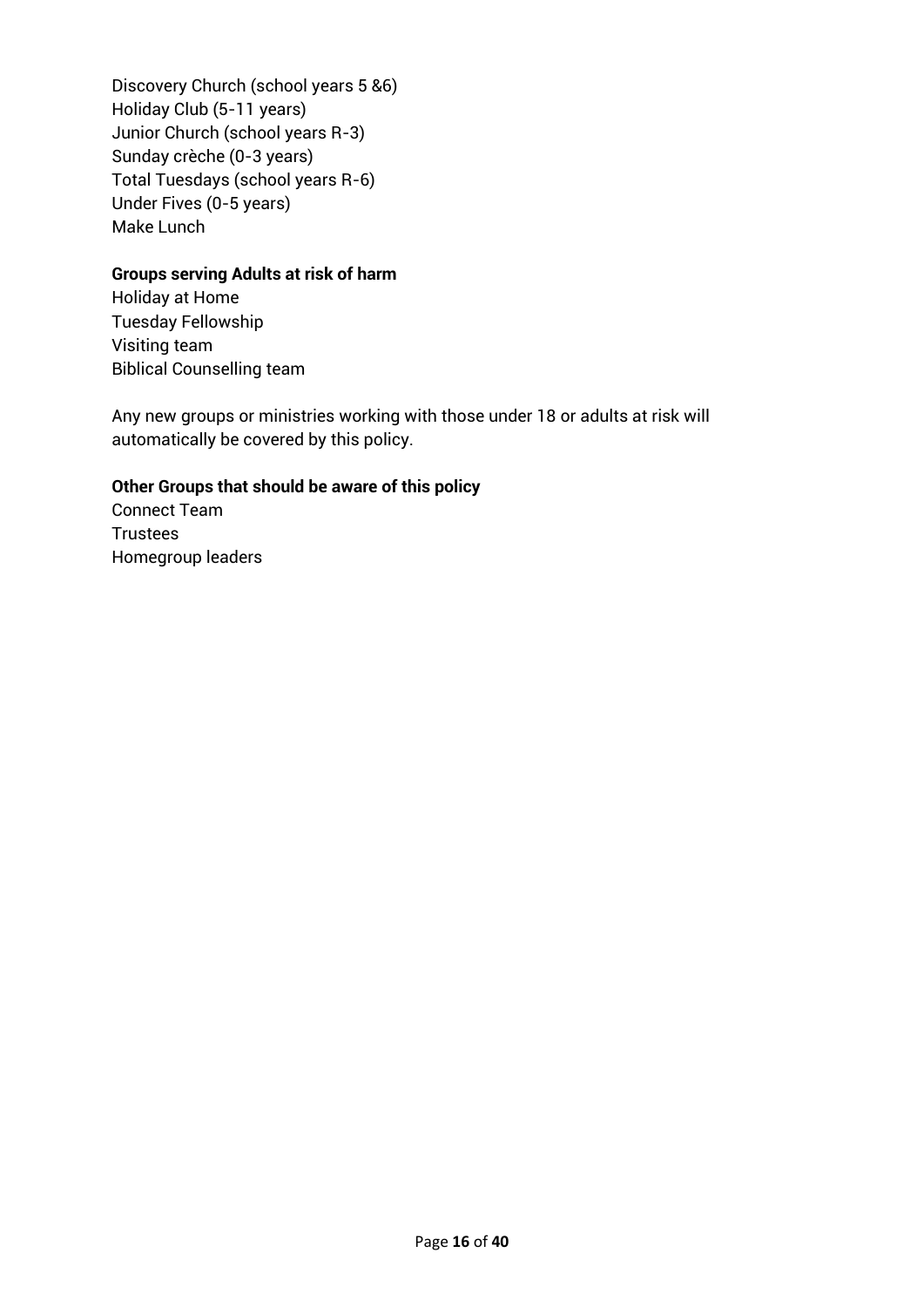#### **Appendix B – Safeguarding role allocation**

*The specific duties of each role are defined in the relevant role description Any of the safeguarding team can be contacted via the church office*

#### **Governance / strategic level**

Legal compliance and final responsibility for safeguarding rests with the trustees.

The trustees Safeguarding Lead is:

Name: Matt Roberts

The trustees Safeguarding Lead is responsible for:

- Ensuring that safeguarding is considered during strategic, ministry and pastoral discussions and decision making
- Overseeing the safeguarding officers' work and ensuring they are adequately resourced for their roles
- Reporting to trustees on safeguarding matters
- Supporting the writing and review of policies and procedures
- Incidents: where concerns or allegations are made or raised, either about a member of staff / volunteer or a child / adult at risk of harm, working with the safeguarding officer(s) to ensure an appropriate response

#### **Operational level**

Name: Becky Thomas Role: Safeguarding officer at Salthouse Lane

Name: Angela Goodwin Role: Safeguarding officer at Salthouse Lane

Name: Heidi Pike Role: Deputy Safeguarding officer at Salthouse Lane

Name: Katherine Wiltshire Role: Deputy Safeguarding officer at Salthouse Lane

The safeguarding officers, together with their deputies, are responsible for:

- Implement policies, procedures and systems
	- o Recruitment
	- o Delivering training
	- o Maintenance of the single central record (recruitment and training of staff and volunteers)
	- o Maintenance of record of all safeguarding concerns and actions
- Work with the safeguarding lead to write and review policy and procedure
- Work with the safeguarding lead to respond to concerns and allegations

If they are unavailable, concerns should be addressed to :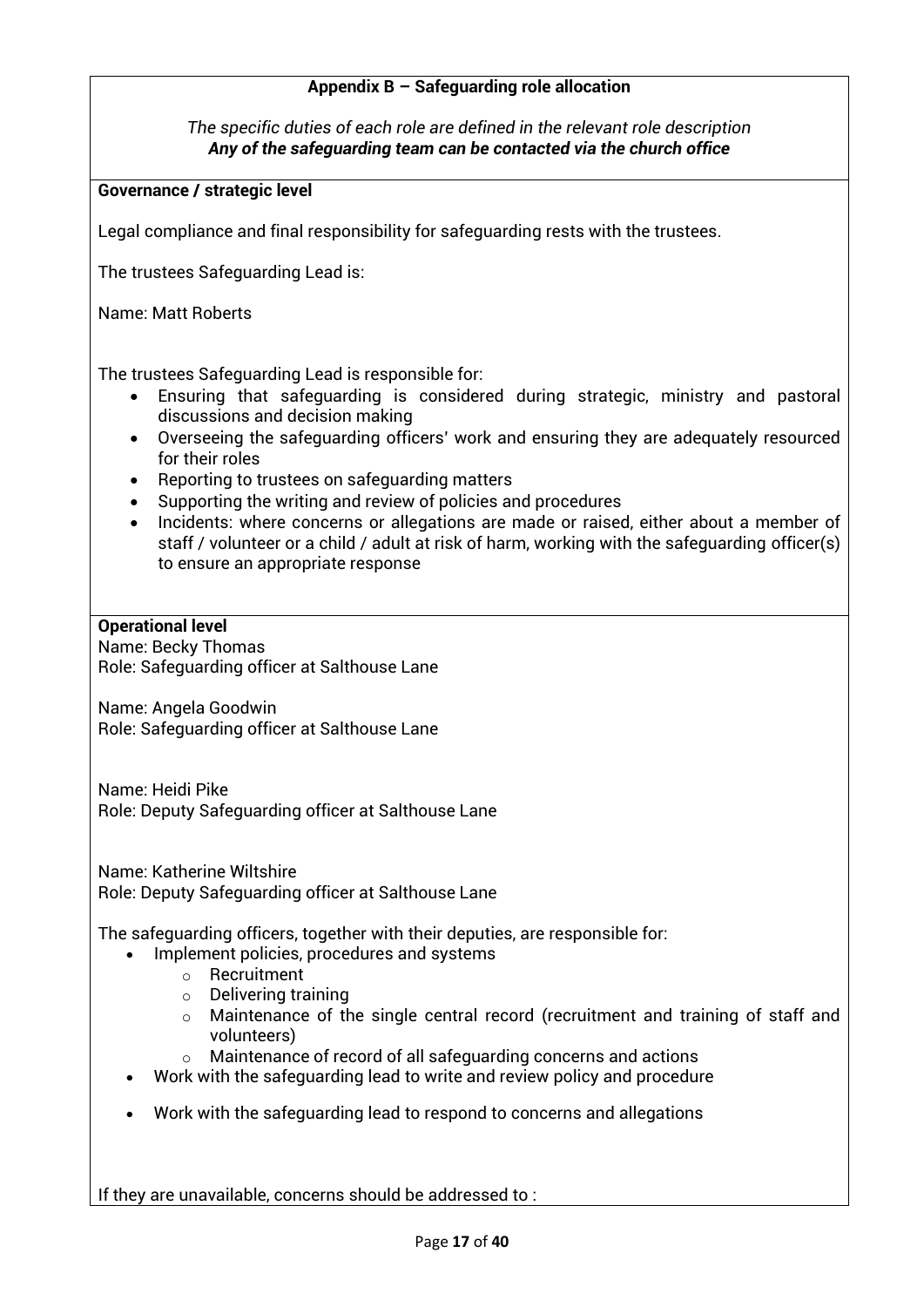Name: Matt Roberts Role: Trustees safeguarding lead

#### **Safeguarding team**

The following people are also part of the safeguarding team:

Name: George Hawkins Role: Senior Minister

The safeguarding team are responsible for *Providing additional input and advice to safeguarding team*

- Provide wisdom and advice is handling difficult and sensitive situations
- Supporting the safeguarding team in linking pastoral care and safeguarding
- Providing pastoral support to the safeguarding team
- They may also assist with safeguarding training

**Those serving with children/young people** Role descriptions for those serving with children / young people are available and shared with those considering volunteering to serve.

#### **Details of external specialist support:**

Christian Safeguarding Services advice line

Phone: 0116 218 4420 E-mail: info@thecss.co.uk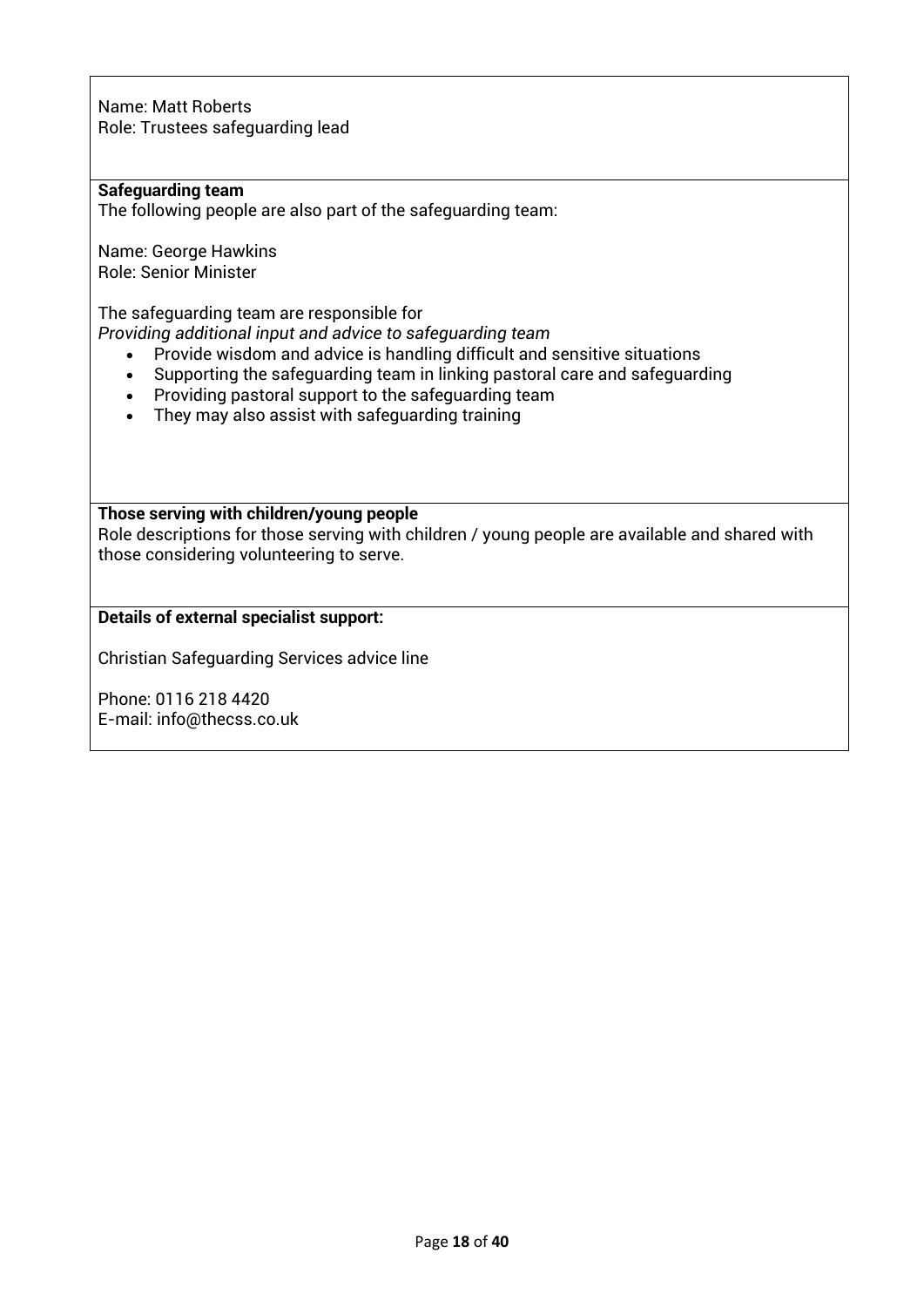#### *Appendix C*

#### *Detailed definitions*

#### **Statutory Definitions of Abuse (Children)**

Abuse and neglect are forms of maltreatment of a child. Somebody may abuse or neglect a child by inflicting harm, or by failing to act to prevent harm. Children may be abused in a family or in an institutional or community setting; by those known to them or, more rarely, by a stranger. They may be abused by an adult or adults or another child or children. Child protection legislation throughout the UK is based on the United Nations Convention on the Rights of the Child. Each nation within the UK has incorporated the convention within its legislation and guidance.

The four definitions of abuse below operate in England based on the government guidance 'Working Together to Safeguard Children (2015)'.

#### **What is abuse and neglect?**

Abuse and neglect are forms of maltreatment of a child. Somebody may abuse or neglect a child by inflicting harm, or by failing to act to prevent harm. Children may be abused in a family or in an institutional or community setting, by those known to them or, more rarely, by a stranger for example, via the internet. They may be abused by an adult or adults, or another child or children.

#### **Physical abuse**

Physical abuse may involve hitting, shaking, throwing, poisoning, burning or scalding, drowning, suffocating, or otherwise causing physical harm to a child. Physical harm may also be caused when a parent or carer fabricates the symptoms of, or deliberately induces, illness in a child.

#### **Emotional abuse**

Emotional abuse is the persistent emotional maltreatment of a child such as to cause severe and persistent adverse effects on the child's emotional development. It may involve conveying to children that they are worthless or unloved, inadequate, or valued only insofar as they meet the needs of another person. It may include not giving the child opportunities to express their views, deliberately silencing them or 'making fun' of what they say or how they communicate. It may feature age or developmentally inappropriate expectations being imposed on children. These may include interactions that are beyond the child's developmental capability, as well as overprotection and limitation of exploration and learning, or preventing the child participating in normal social interaction. It may involve seeing or hearing the ill-treatment of another. It may involve serious bullying (including cyberbullying), causing children frequently to feel frightened or in danger, or the exploitation or corruption of children. Some level of emotional abuse is involved in all types of maltreatment of a child, though it may occur alone.

#### **Sexual abuse**

Sexual abuse involves forcing or enticing a child or young person to take part in sexual activities, not necessarily involving a high level of violence, whether or not the child is aware of what is happening. The activities may involve physical contact, including assault by penetration (for example, rape or oral sex) or non-penetrative acts such as masturbation, kissing, rubbing and touching outside of clothing. They may also include non-contact activities, such as involving children in looking at, or in the production of, sexual images, watching sexual activities, encouraging children to behave in sexually inappropriate ways, or grooming a child in preparation for abuse (including via the internet). Sexual abuse is not solely perpetrated by adult males. Women can also commit acts of sexual abuse, as can other children.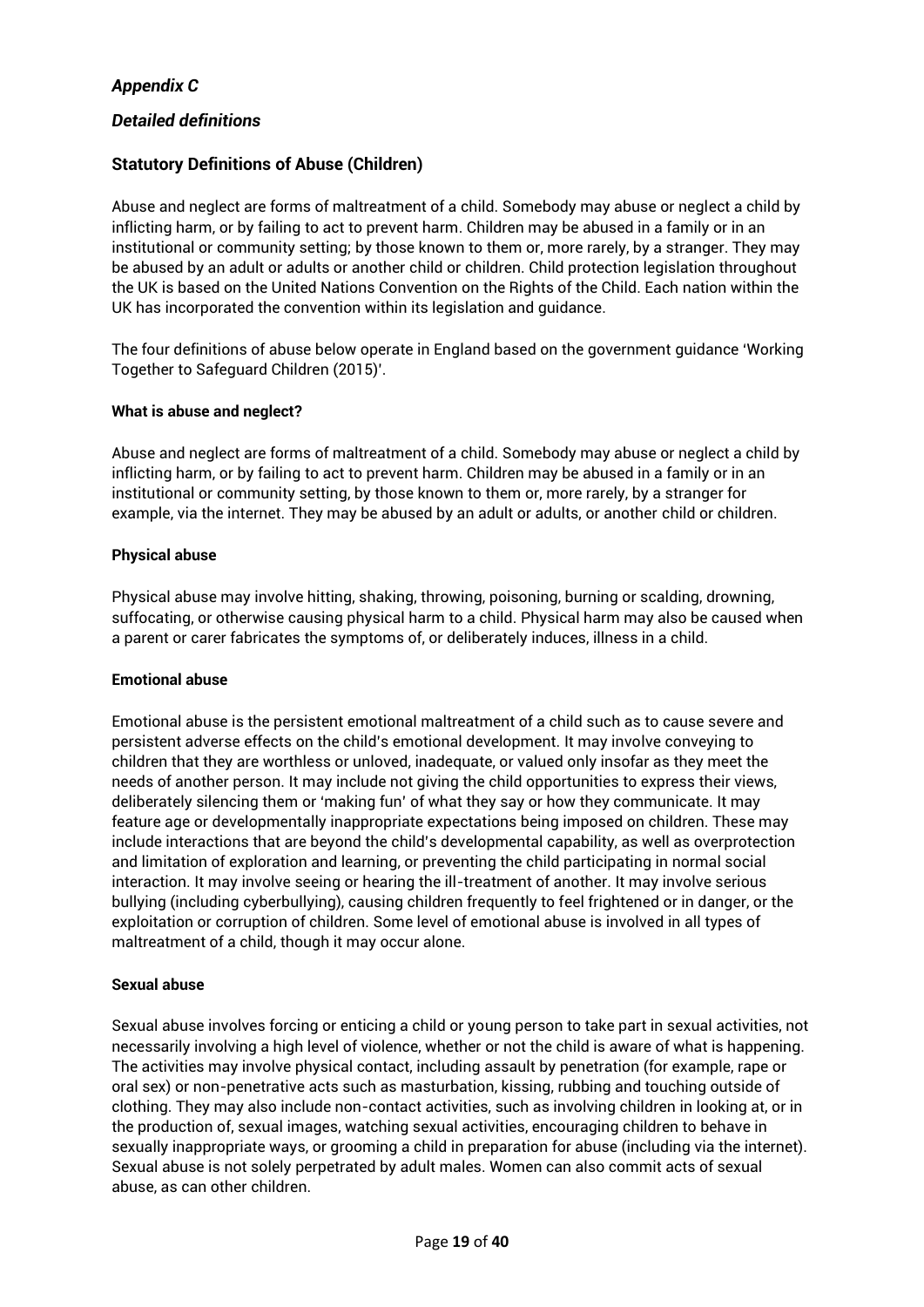#### **Neglect**

Neglect is the persistent failure to meet a child's basic physical and/or psychological needs, likely to result in the serious impairment of the child's health or development. Neglect may occur during pregnancy as a result of maternal substance abuse. Once a child is born, neglect may involve a parent or carer failing to:

provide adequate food, clothing and shelter (including exclusion from home or abandonment);

- protect a child from physical and emotional harm or danger;
- ensure adequate supervision (including the use of inadequate care-givers); or

 ensure access to appropriate medical care or treatment. It may also include neglect of, or unresponsiveness to, a child's basic emotional needs.

#### **Definitions of Adult abuse**

The following information relates to the Safeguarding of Adults as defined in the Care Act 2014, Chapter 14. Safeguarding. This replaces the previous guidelines produced in 'No Secrets' (Department of Health 2000) The legislation is relevant across England and Wales but on occasions applies only to local authorities in England.

The Safeguarding duties apply to an adult who;

- has need for care and support (whether or not the local authority is meeting any of those needs) and;
- is experiencing, or at risk of, abuse or neglect; and
- as a result of those care and support needs is unable to protect themselves from either the risk of, or the experience of abuse or neglect.

Organisations should always promote the adult's wellbeing in their safeguarding arrangements. People have complex lives and being safe is only one of the things they want for themselves. Professionals should work with the adult to establish what being safe means to them and how that can be best achieved. Professional and other staff should not be advocating 'safety' measures that do not take account of individual well-being, as defined in Section 1 of the Care Act. This section considers the different types and patterns of abuse and neglect and the different

circumstances in which they may take place. This is not intended to be an exhaustive list but an illustrative guide as to the sort of behaviour which could give rise to a safeguarding concern. **Physical abuse** – including assault, hitting, slapping, pushing, misuse of medication, restraint or inappropriate physical sanctions.

**Domestic violence** – including psychological, physical, sexual, financial, emotional abuse; so called 'honour' based violence.

**Sexual abuse** – including rape, indecent exposure, sexual harassment, inappropriate looking or touching, sexual teasing or innuendo, sexual photography, subjection to pornography or witnessing sexual acts, indecent exposure and sexual assault or sexual acts to which the adult has not consented or was pressured into consenting.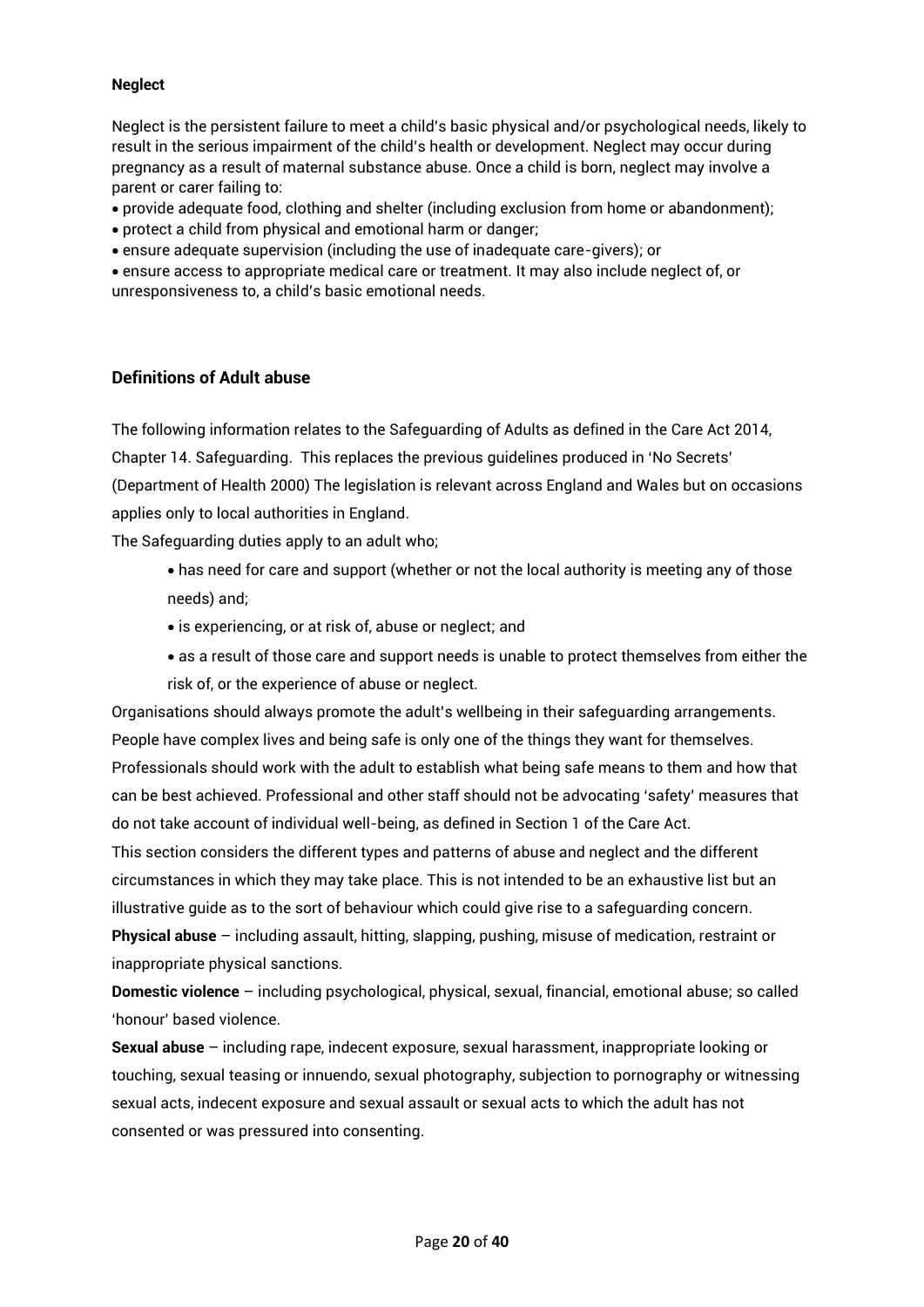**Psychological abuse** – including emotional abuse, threats of harm or abandonment, deprivation of contact, humiliation, blaming, controlling, intimidation, coercion, harassment, verbal abuse, cyber bullying, isolation or unreasonable and unjustified withdrawal of services or supportive networks. **Financial or material abuse** – including theft, fraud, internet scamming, coercion in relation to an adult's financial affairs or arrangements, including in connection with wills, property, inheritance or financial transactions, or the misuse or misappropriation of property, possessions or benefits. **Modern slavery** – encompasses slavery, human trafficking, forced labour and domestic servitude.

Traffickers and slave masters use whatever means they Updated August 2016 have at their disposal to coerce, deceive and force individuals into a life of abuse, servitude and inhumane treatment. **Discriminatory abuse** – including forms of harassment, slurs or similar treatment; because of race, gender and gender identity, age, disability, sexual orientation or religion.

**Organisational abuse** – including neglect and poor care practice within an Institution or specific care setting such as a hospital or care home, for example, or in relation to care provided in one's own home. This may range from one off incidents to on-going ill-treatment. It can be through neglect or poor professional practice as a result of the structure, policies, processes and practices within an organisation.

**Neglect and acts of omission** – including ignoring medical, emotional or physical care needs, failure to provide access to appropriate health, care and support or educational services, the withholding of the necessities of life, such as medication, adequate nutrition and heating.**Self-neglect** – this covers a wide range of behaviour neglecting to care for one's personal hygiene, health or surroundings and includes behaviour such as hoarding.

Incidents of abuse may be one-off or multiple, and affect one person or more.

#### *Signs and Symptoms of Abuse*

#### **Signs of Possible Abuse (children & young people)**

The following signs could be indicators that abuse has taken place but should be considered in context of the child's whole life.

#### **Physical**

Injuries not consistent with the explanation given for them Injuries that occur in places not normally exposed to falls, rough games, etc Injuries that have not received medical attention Reluctance to change for, or participate in, games or swimming Repeated urinary infections or unexplained tummy pains Bruises on babies, bites, burns, fractures etc which do not have an accidental explanation\* Cuts/scratches/substance abuse **Sexual** Any allegations made concerning sexual abuse Excessive preoccupation with sexual matters and detailed knowledge of adult sexual behaviour Age-inappropriate sexual activity through words, play or drawing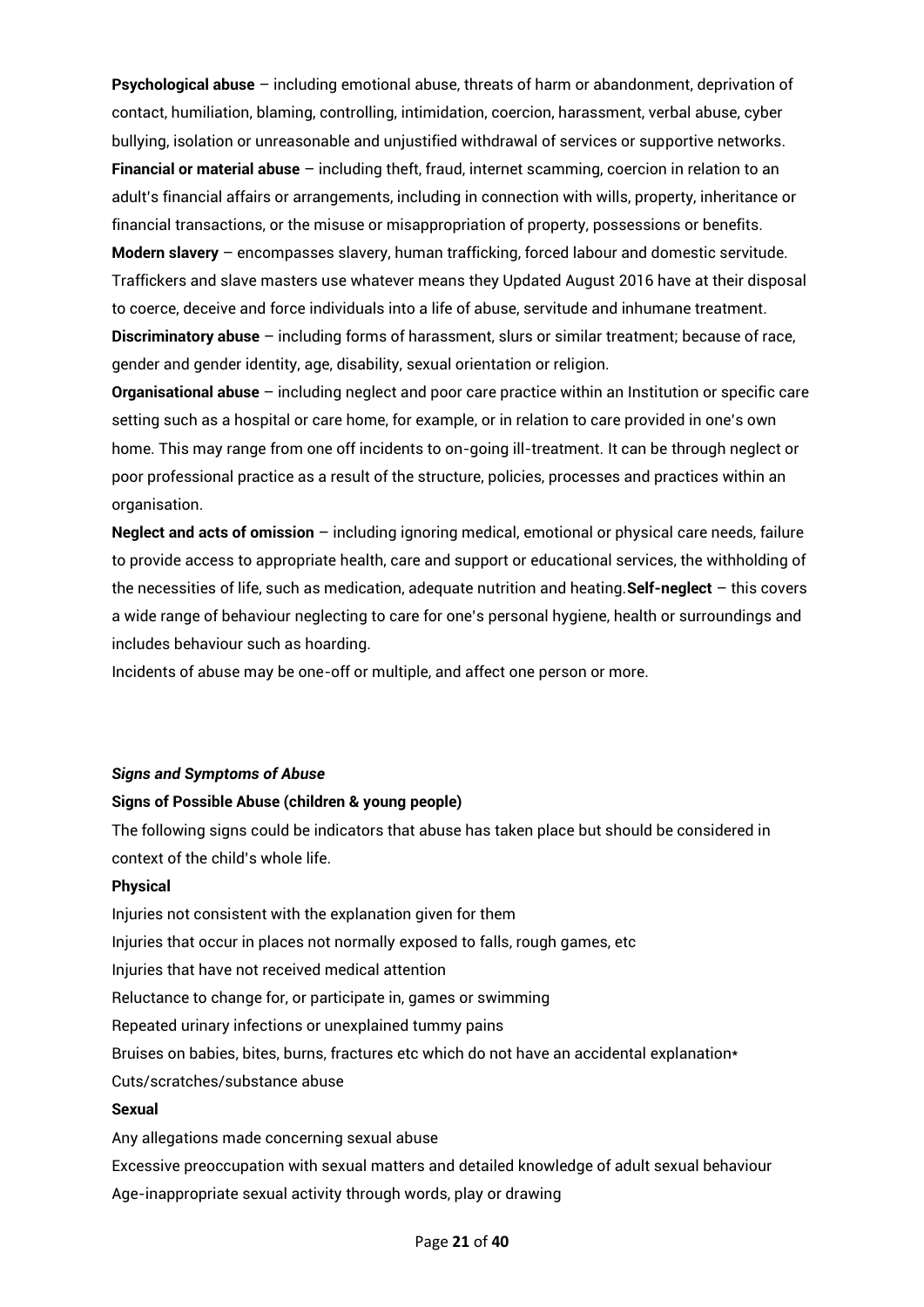Child who is sexually provocative or seductive with adults Inappropriate bed-sharing arrangements at home Severe sleep disturbances with fears, phobias, vivid dreams or nightmares, sometimes with overt or veiled sexual connotations Eating disorders - anorexia, bulimia **Emotional** Changes or regression in mood or behaviour, particularly where a child withdraws or becomes clinging. Depression, aggression, extreme anxiety. Nervousness, frozen watchfulness Obsessions or phobias Sudden under-achievement or lack of concentration Inappropriate relationships with peers and/or adults Attention-seeking behaviour Persistent tiredness Running away/stealing/lying **Neglect**

Under nourishment, failure to grow, constant hunger, stealing or gorging food, Untreated illnesses, Inadequate care, etc

#### **Signs of Possible Abuse in Adults**

#### **Physical abuse**

- History of unexplained falls, fractures, bruises, burns, minor injuries.
- Signs of under or over use of medication and/or medical problems left unattended.

#### **Domestic violence**

- Unexplained injuries or 'excuses' for marks or scars
- Controlling and/or threatening relationship including psychological, physical, sexual, financial, emotional abuse; so called 'honour' based violence and Female Genital Mutilation.
- Age range extended to 16yrs.

#### **Sexual abuse**

- Pregnancy in a woman who is unable to consent to sexual intercourse
- Unexplained change in behaviour or sexually explicit behaviour
- Torn, stained or bloody underwear and/or unusual difficulty in walking or sitting
- Infections or sexually transmitted diseases
- Full or partial disclosures or hints of sexual abuse
- Self harming

#### **Psychological abuse**

- Alteration in psychological state eg. withdrawn, agitated, anxious, tearful
- Intimidated or subdued in the presence of a carer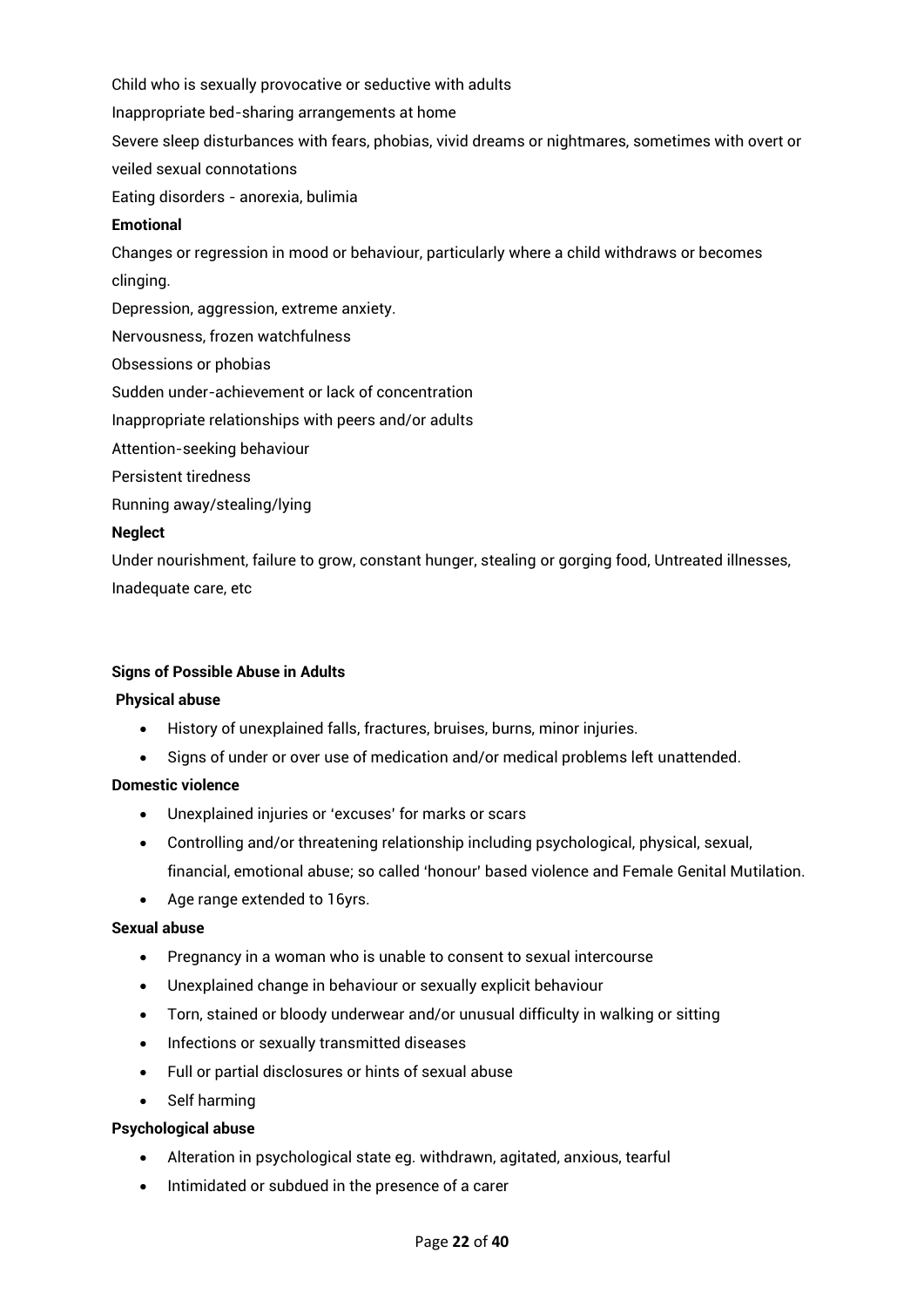- Fearful, flinching or frightened of making choices or expressing wishes
- Unexplained paranoia

#### **Financial or material abuse**

- Disparity between assets and living conditions
- Unexplained withdrawals from accounts or disappearance of financial documents
- Sudden inability to pay bills
- Carers or professionals fail to account for expenses incurred on a person's behalf
- Recent changes of deeds or title to property

#### **Modern slavery**

- Physical appearance; unkempt, inappropriate clothing, malnourished
- Movement monitored, rarely alone, travel early or late at night to facilitate working hours.
- Few personal possessions or ID documents.
- Fear of seeking help or trusting people.

#### **Discriminatory abuse**

- Inappropriate remarks, comments or lack of respect
- Poor quality or avoidance care

#### **Organisational abuse**

- No confidence in complaints procedures for staff or service users.
- Neglectful or poor professional practice.

#### **Neglect and acts of omission**

- Deteriorating despite apparent care
- Poor home conditions, clothing or care and support.
- Lack of medication or medical intervention

#### **Self-neglect**

- Hoarding inside or outside a property
- Neglecting personal hygiene or medical need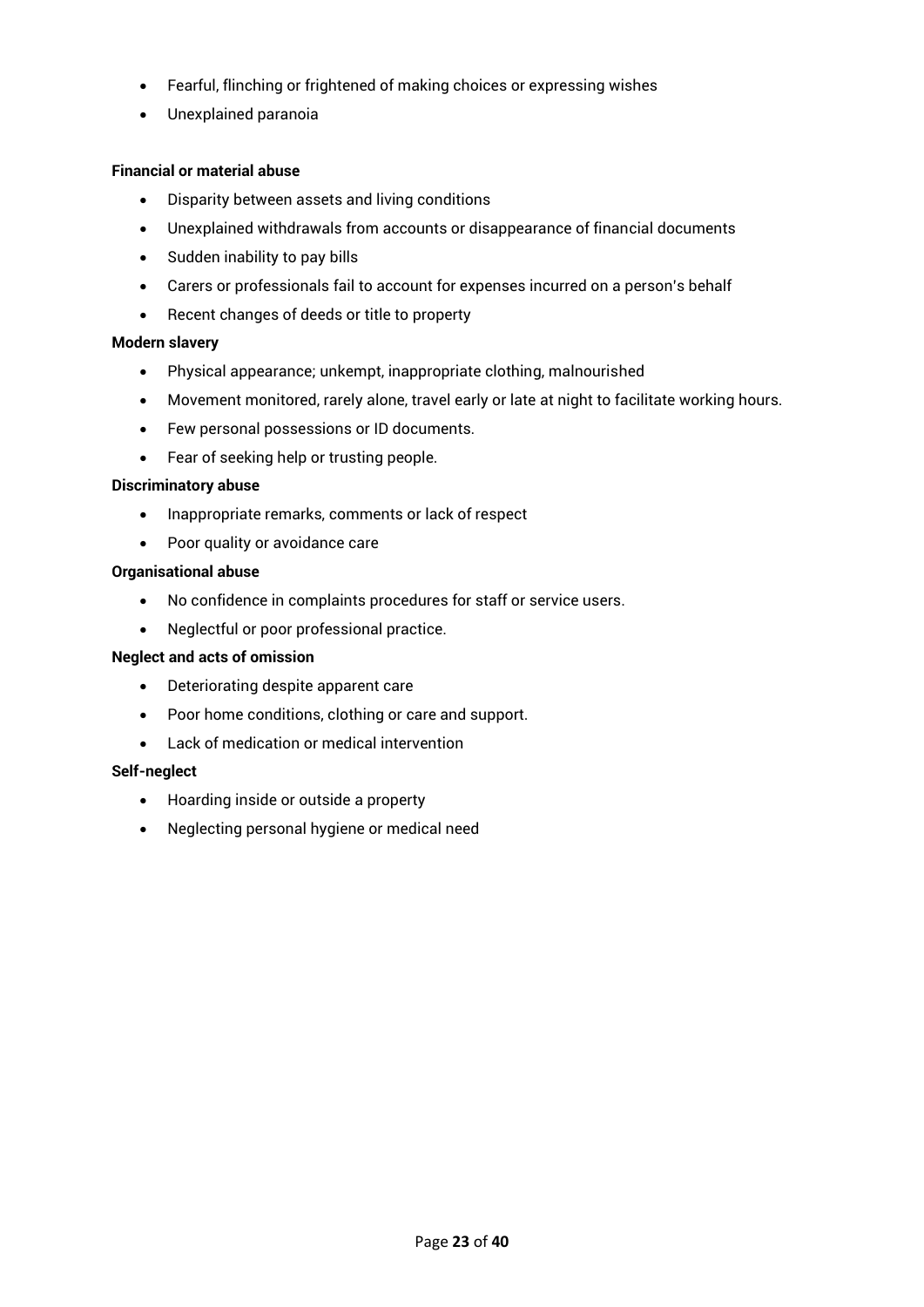#### **Appendix D**

How to raise a concern or deal with a disclosure

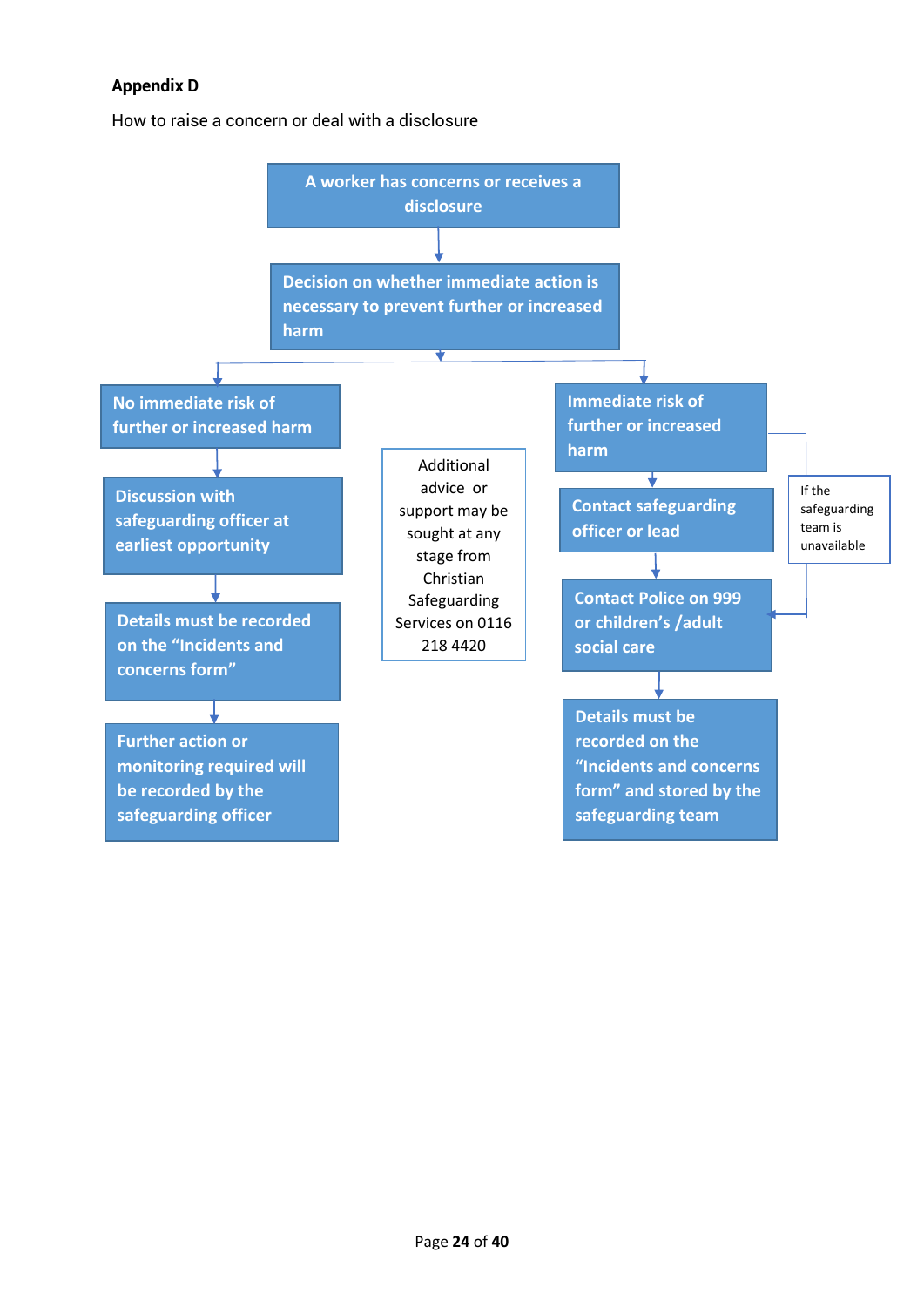#### **Appendix E Key safeguarding contacts**

## **Statutory services**

| <b>Nottinghamshire County Council</b>              | <b>Nottingham City Council</b>                 |
|----------------------------------------------------|------------------------------------------------|
| <b>Safeguarding children</b>                       | <b>Safeguarding children</b>                   |
| <b>Nottinghamshire MASH</b>                        | Nottingham City Children's social care         |
| Telephone: 0300 500 80 90                          | Telephone: 0115 876 4800                       |
| Emergency out-of-hours: 0300 456 4546              |                                                |
| Local interagency referral forms can be found      | Referral forms can be found here:              |
| here:                                              | https://www.nottinghamcity.gov.uk/             |
| https://www.nottinghamshire.gov.uk/care/           | information-for-                               |
| safequarding/childrens-mash/report-a-new-          | residents/children-and-                        |
| concern-about-a-child                              | families/                                      |
|                                                    | children-and-families-direct                   |
| Allegations against staff or volunteers should     | Allegations against staff or volunteers should |
| be reported to                                     | be reported to                                 |
| Local Authority Designated Officer (LADO) via 0115 | <b>Local Authority Designated</b>              |
| 977 3921.                                          | Officer (LADO) via 0115 876                    |
|                                                    | 4762                                           |
|                                                    |                                                |
| <b>Safeguarding Adults</b>                         | <b>Safeguarding Adults</b>                     |
| Nottinghamshire MASH                               | Nottingham City Duty team                      |
| Telephone: 0300 500 80 90                          | Telephone: 0300 1310 300 and select option 2   |
| Emergency out-of-hours: 0300 456 4546              |                                                |
|                                                    |                                                |
|                                                    |                                                |
|                                                    |                                                |
| <b>Local Authority details</b>                     |                                                |
| <b>Nottinghamshire County Council</b>              |                                                |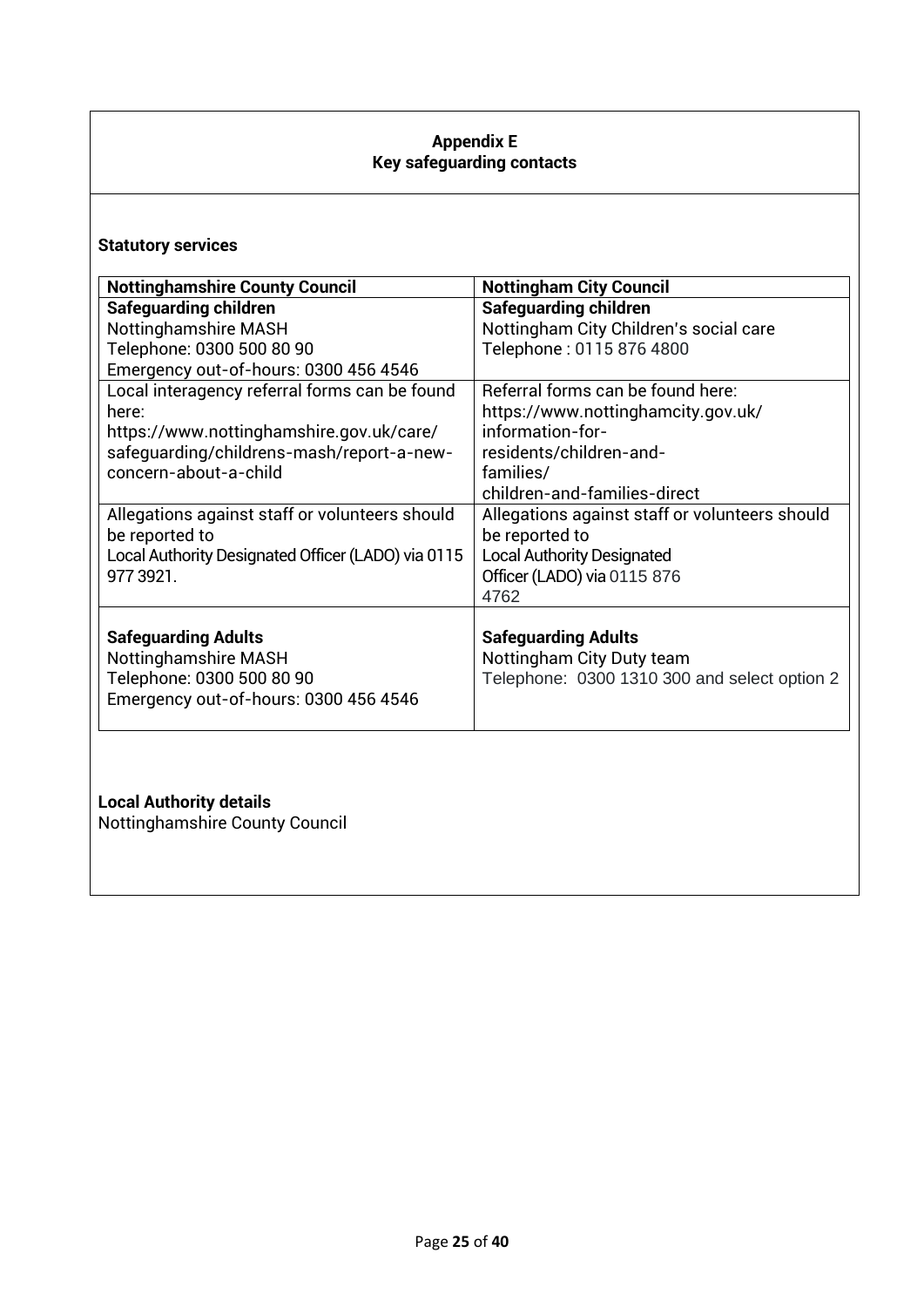| Appendix F - Basis of the policies and procedures and the legal framework                                                                                                                                                                                                                                                                                                                                                                                                                                                                                                                                                                                                                                                                                                                                                                                                                                                                                                               |                                                                                                                                                                                                                                                                                                                                                                                                                                                                                                                                                                                                                                                                                                                                                                                                           |
|-----------------------------------------------------------------------------------------------------------------------------------------------------------------------------------------------------------------------------------------------------------------------------------------------------------------------------------------------------------------------------------------------------------------------------------------------------------------------------------------------------------------------------------------------------------------------------------------------------------------------------------------------------------------------------------------------------------------------------------------------------------------------------------------------------------------------------------------------------------------------------------------------------------------------------------------------------------------------------------------|-----------------------------------------------------------------------------------------------------------------------------------------------------------------------------------------------------------------------------------------------------------------------------------------------------------------------------------------------------------------------------------------------------------------------------------------------------------------------------------------------------------------------------------------------------------------------------------------------------------------------------------------------------------------------------------------------------------------------------------------------------------------------------------------------------------|
| Our statement of faith<br>$\circ$<br>Our governing documents<br>$\circ$<br>O                                                                                                                                                                                                                                                                                                                                                                                                                                                                                                                                                                                                                                                                                                                                                                                                                                                                                                            | This policy reflects the organisation's fundamental biblical beliefs and<br>should be read in conjunction with the statement of faith                                                                                                                                                                                                                                                                                                                                                                                                                                                                                                                                                                                                                                                                     |
| <b>Safeguarding Children</b>                                                                                                                                                                                                                                                                                                                                                                                                                                                                                                                                                                                                                                                                                                                                                                                                                                                                                                                                                            | <b>Safeguarding Adults</b>                                                                                                                                                                                                                                                                                                                                                                                                                                                                                                                                                                                                                                                                                                                                                                                |
| National legislation and guidance<br>(Safeguarding Children)<br>Children Acts (1989 & 2004)<br>$\circ$<br><b>Children and Families Act 2014</b><br>$\circ$<br><b>Children and Social Work Act 2017</b><br>$\circ$<br>Working together to safeguard<br>$\circ$<br>children (2018)<br>What to do if you're worried a<br>$\circ$<br>child is being abused: advice for<br>practitioners (Department for<br>Education, 2015)<br>Protection of Children Act 1999<br>$\circ$<br>Safeguarding vulnerable groups<br>$\circ$<br>act 2006<br>Protection of freedoms Act 2012<br>$\circ$<br>Disqualification under the<br>$\circ$<br>childcare act 2006 (2018<br>amended)<br>Prevent duty guidance 2016<br>$\circ$<br>Sexual offences Act 2003<br>$\circ$<br>The Safe Network Standards<br>$\circ$<br>(available from the NSPCC<br>website)<br>The policy also takes account of<br>$\circ$<br>the principles outlined in:<br>Keeping Children Safe in<br><b>Education 2019</b><br>FGM duty guidance | National legislation and guidance<br>$\bullet$<br>(Safeguarding adults)<br>The Care Act 2014<br>$\Omega$<br>Human Rights Acts 1998<br>$\circ$<br>Care Standards Act 2000<br>$\circ$<br><b>Mental Capacity Act 2005</b><br>$\circ$<br>Deprivation of Liberty Safeguards<br>$\circ$<br>2007<br>Sexual Offences Act 2003<br>$\circ$<br><b>Police and Criminal Evidence Act</b><br>$\circ$<br>1984 o Fraud Act 2006<br><b>Public Interest Disclosure Act</b><br>$\circ$<br>1998<br><b>Health and Social Care Act 2008</b><br>$\circ$<br><b>Disclosure and Barring Service</b><br>$\circ$<br>(DBS)<br><b>Multi-Agency Public Protection</b><br>$\circ$<br>Arrangements (MAPPA)<br>Multi-Agency Risk Assessment<br>$\circ$<br>Conference (MARAC)<br><b>LSAB Multiagency Policy and</b><br>$\circ$<br>Procedures |
| Local guidance and procedures<br><b>Local Safeguarding Children</b><br>$\circ$<br><b>Board procedures</b><br>Local authority guidance<br>$\circ$                                                                                                                                                                                                                                                                                                                                                                                                                                                                                                                                                                                                                                                                                                                                                                                                                                        | Local guidance and procedures<br><b>Local Safeguarding Adults Board</b><br>$\circ$<br>procedures<br>Local authority guidance<br>$\circ$                                                                                                                                                                                                                                                                                                                                                                                                                                                                                                                                                                                                                                                                   |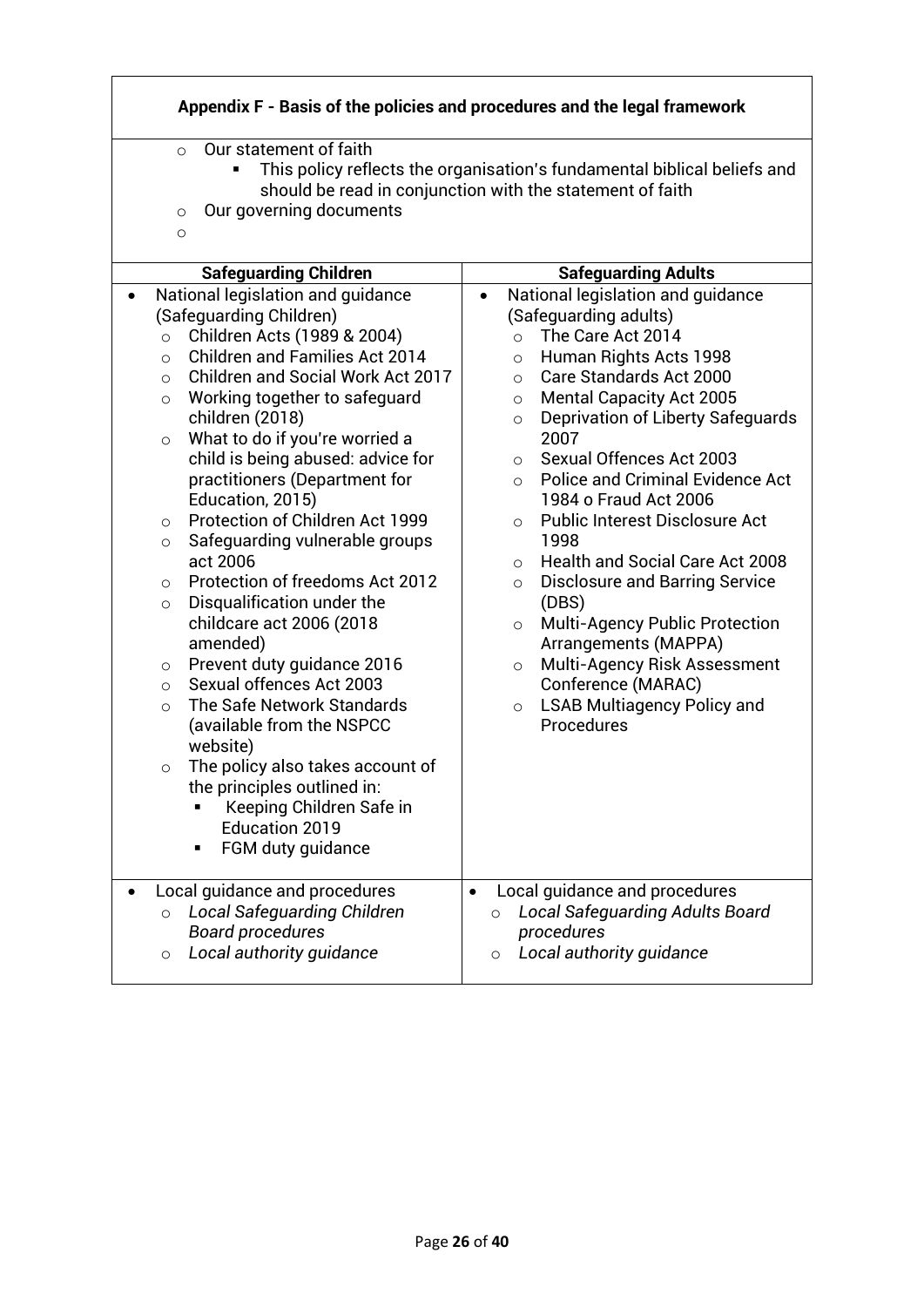| <b>Appendix G</b><br><b>Standard Document Samples</b> |
|-------------------------------------------------------|
| Application to volunteer                              |
| Concerns reporting form                               |
| Confidential file chronology                          |
| Confidential file record of conversations and actions |
| Template report from DSL to trustees                  |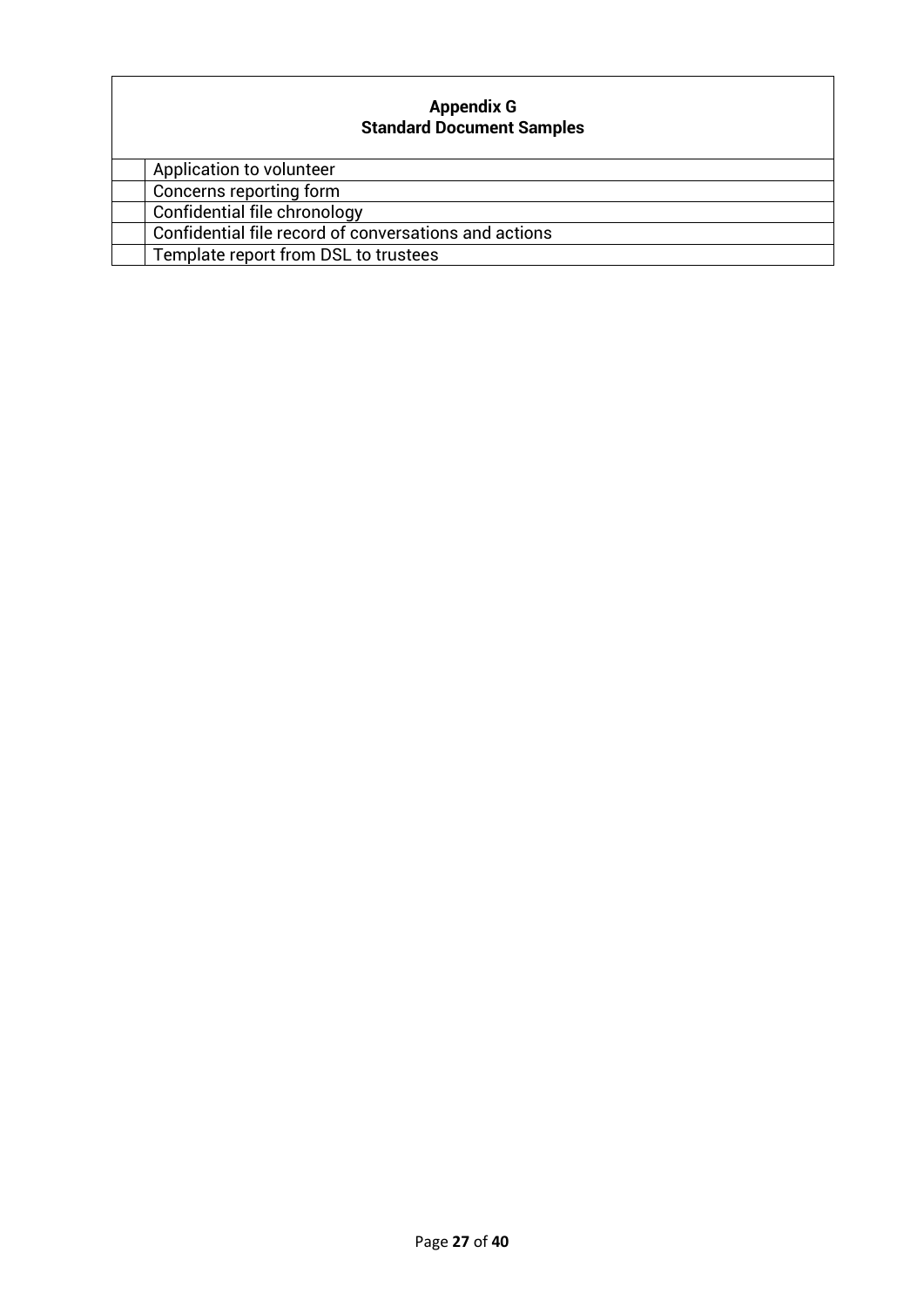**Application form for paid or voluntary work with children and young people** 

**Section 1. Personal Details for our contact records**

Full name

Address

| Tel No:                                                               | Email Address:                                                             |
|-----------------------------------------------------------------------|----------------------------------------------------------------------------|
| Maiden/ former Name(s)                                                |                                                                            |
| Date and place of birth $\frac{1}{2}$ / $\frac{1}{2}$ / $\frac{1}{2}$ |                                                                            |
| How long have you lived at the address given above?                   |                                                                            |
|                                                                       |                                                                            |
| Section 2. Church Involvement/Christian Testimony                     |                                                                            |
|                                                                       | How long have you attended Beeston Free Church? ______ years ______ months |

Are you a member of Beeston Free (or any other church?) Yes/No

If a member elsewhere please give details

Are you in agreement with the Basis of Faith of Beeston Free Church? Yes/No

*A copy of the Basis of Faith is available from the office. If you cannot agree with the Basis of Faith then we will discuss this with you personally*.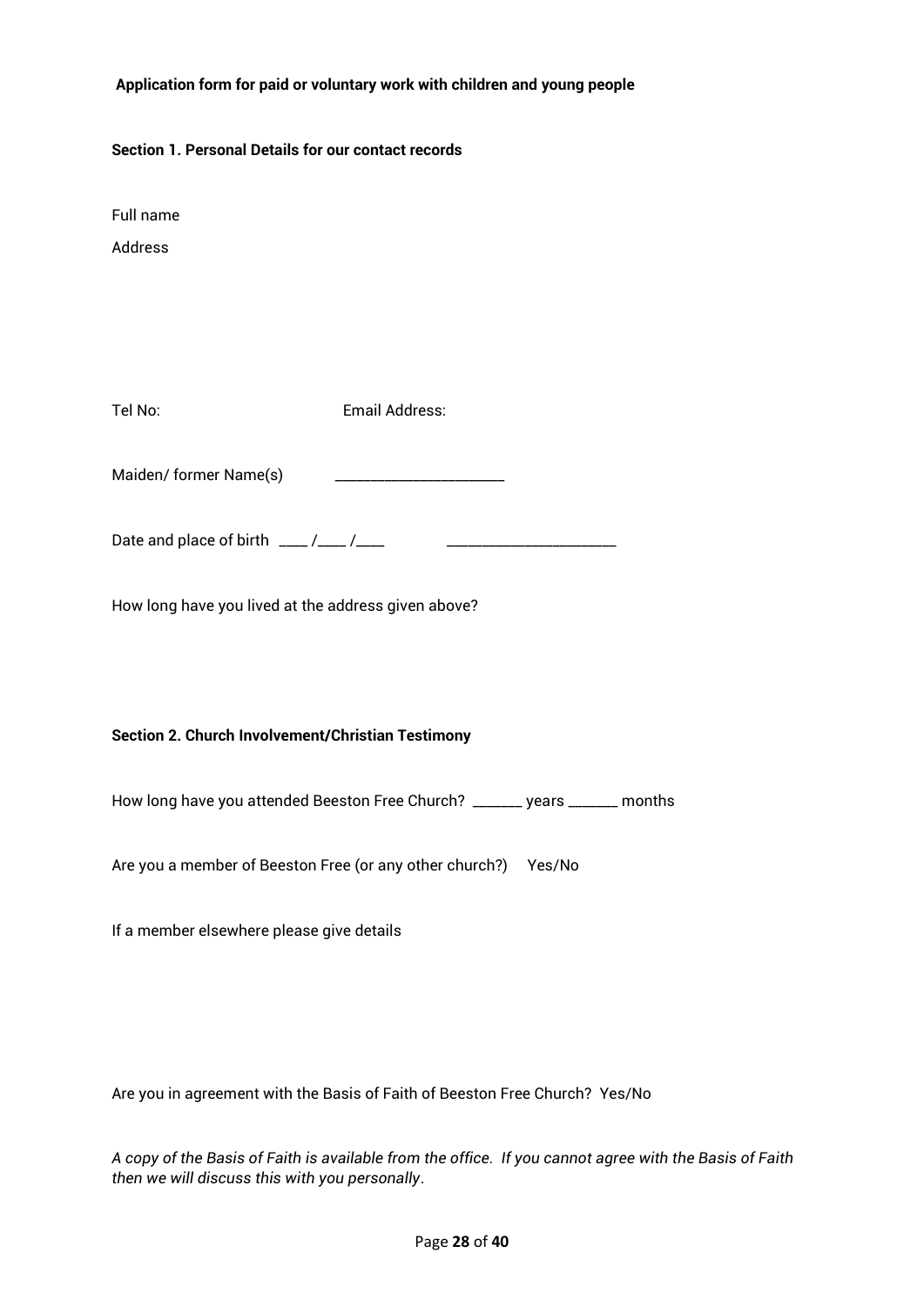Please tell us about your Christian experience including your testimony, the church(es) you have attended (with dates), together with any activities you were involved with.

3. Previous Experience

Please tell us about any previous experience you have of looking after or working with children and/or young people. This should include details of any relevant qualifications or training either in a paid or voluntary capacity

Which age groups would you most like to work with? Please tick.

0-3 years old 3-5 years old 5-10 years old 11-18 years old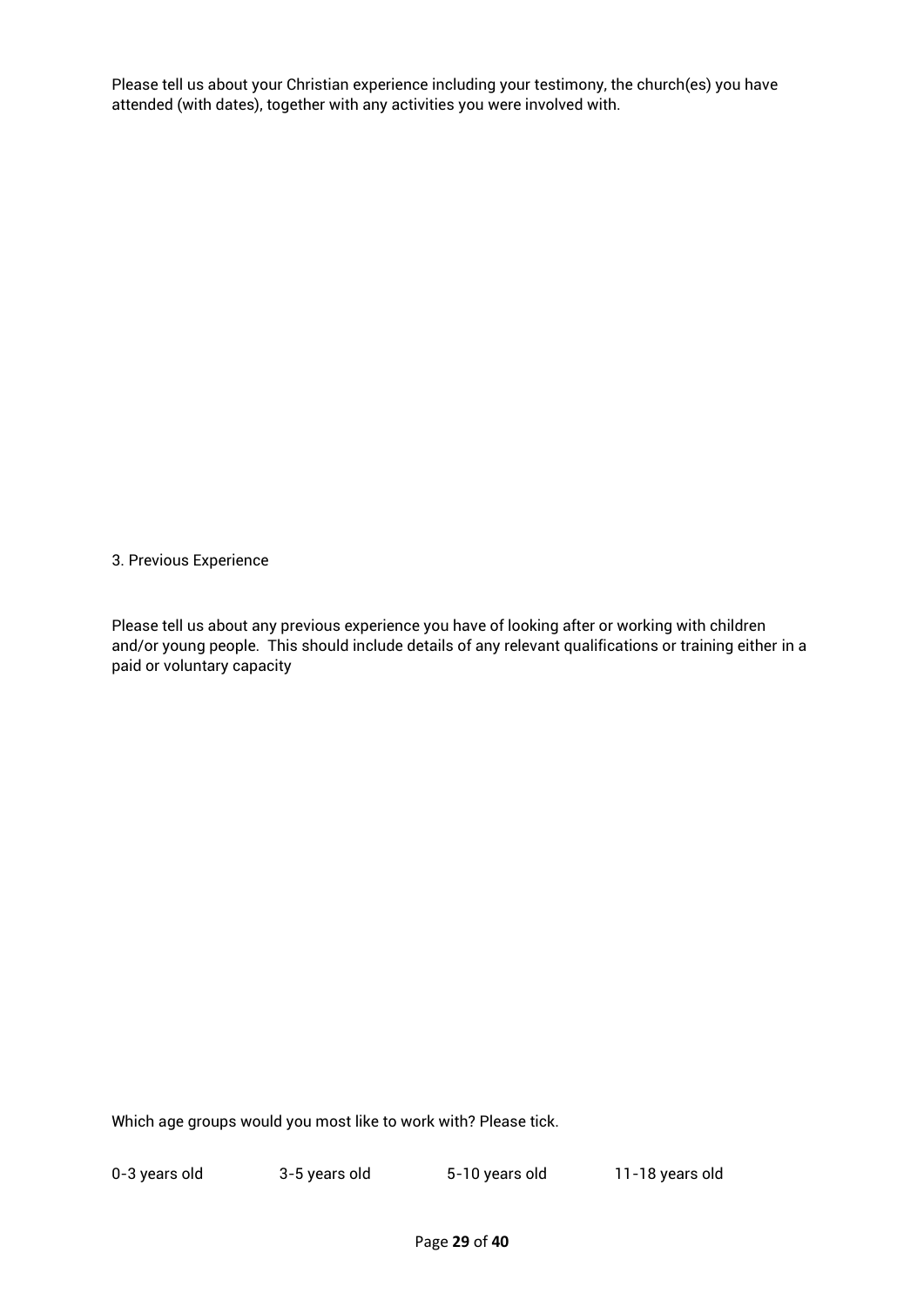Have you ever had an offer to work with children or young people declined? Yes/No If yes, please give details.

#### If you have been employed, please tell us about your past and current employers in the table below

| Employers Name & Address | Employed<br>From<br>(Date) | Employed<br>To (Date) | Job Title & Description<br>of Duties | Reason for<br>Leaving |
|--------------------------|----------------------------|-----------------------|--------------------------------------|-----------------------|
|                          |                            |                       |                                      |                       |
|                          |                            |                       |                                      |                       |
|                          |                            |                       |                                      |                       |
|                          |                            |                       |                                      |                       |
|                          |                            |                       |                                      |                       |

If you are a student, please tell us about your place of study and course. In particular could you give us some idea of your expected finish date and how holidays would affect your commitment?

Course Studied \_\_\_\_\_\_\_\_\_\_\_\_\_\_\_\_\_\_\_\_\_\_at \_\_\_\_\_\_\_\_\_\_\_\_\_\_\_\_\_\_\_\_\_\_\_\_\_\_\_\_\_\_\_\_

Began on \_\_\_\_\_\_\_\_\_\_\_\_\_\_\_\_\_\_ Expected completion date \_\_\_\_\_\_\_\_\_\_\_\_\_\_\_\_\_\_\_\_\_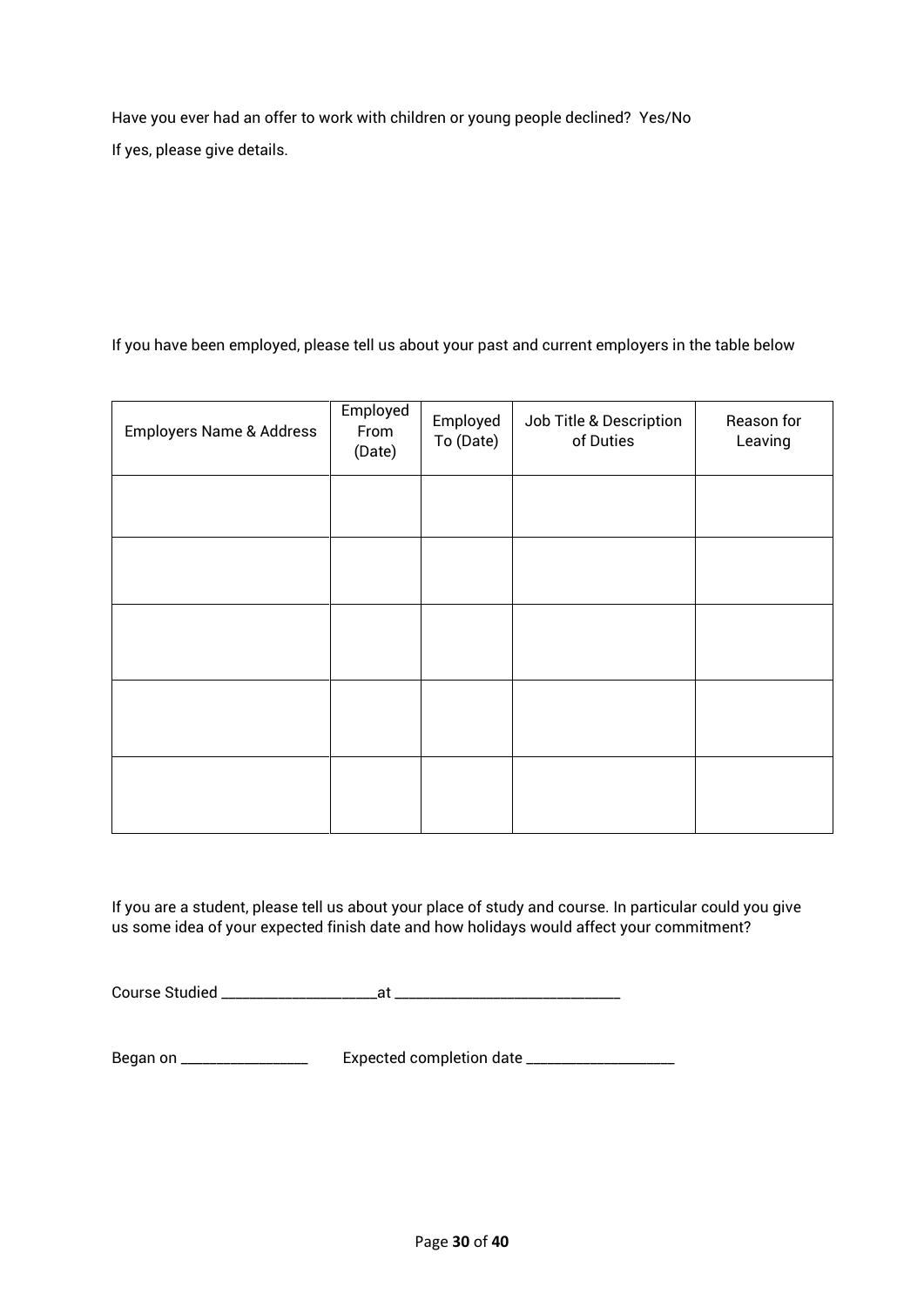If you have been at Beeston Free for over a year we will talk to a homegroup / ministry team leader who knows you and ask you provide one other referee below

If you have been at Beeston Free for less than a year please complete the details below for two people who would be willing to provide a personal reference, ideally one of these should be able to comment on your previous church involvement / involvement in children's work.

If you are unsure who to ask to be a referee then please talk to one of the safeguarding team.

|                      | 1 | $\overline{2}$ |
|----------------------|---|----------------|
| Title                |   |                |
| Name                 |   |                |
| Address              |   |                |
|                      |   |                |
| Town/City            |   |                |
| County               |   |                |
| Post Code            |   |                |
| Tel No               |   |                |
| <b>Email Address</b> |   |                |
| Relationship         |   |                |
|                      |   |                |

(E.g. Friend/Employer/Pastor etc)

**Disclosure Check:** please confirm that you understand and agree to a Disclosure check should we wish to appoint you to a post involving working with children. A self-declaration form is attached.

I confirm that the submitted information is correct and complete, I understand and agree to the conditions involving a Disclosure check and I have completed the self-declaration form.

Signed

Date

*Please return all completed forms to the church office marked for the attention of Becky Thomas.*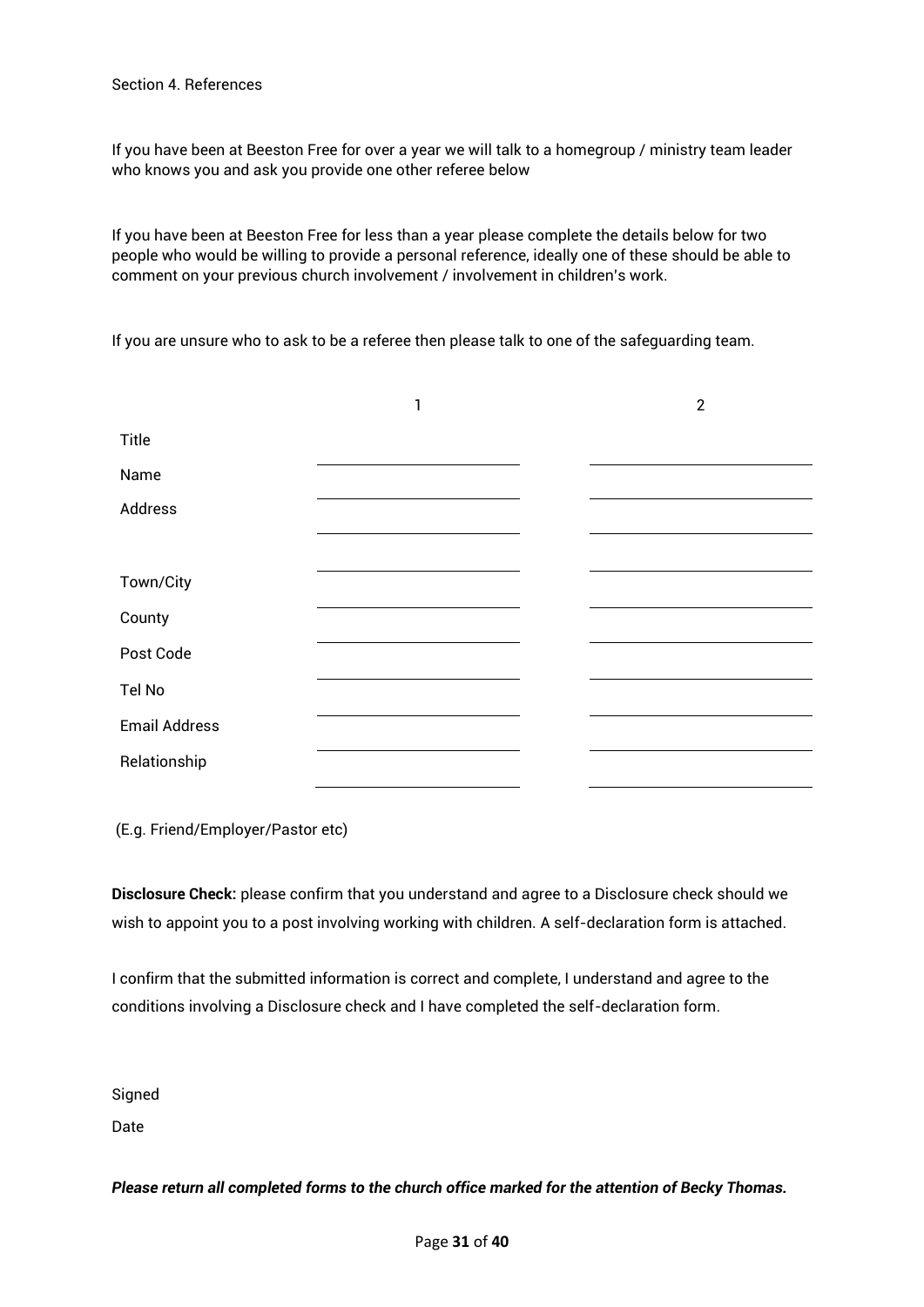## **Incident / concern reporting form**

| About this form and the person completing it   |                                                                                                    |                     |                      |  |  |  |  |
|------------------------------------------------|----------------------------------------------------------------------------------------------------|---------------------|----------------------|--|--|--|--|
| Your name                                      | Your phone                                                                                         | Your mobile         | Your e-mail          |  |  |  |  |
|                                                | number                                                                                             | number              | address              |  |  |  |  |
|                                                |                                                                                                    |                     |                      |  |  |  |  |
| Are you reporting:                             | An incident                                                                                        | A disclosure        | A concern            |  |  |  |  |
| Please tick the                                |                                                                                                    |                     |                      |  |  |  |  |
| appropriate                                    |                                                                                                    |                     |                      |  |  |  |  |
| box(es)                                        |                                                                                                    |                     |                      |  |  |  |  |
|                                                |                                                                                                    |                     |                      |  |  |  |  |
| Department / Group / ministry area             |                                                                                                    |                     | Date completed       |  |  |  |  |
|                                                |                                                                                                    |                     |                      |  |  |  |  |
|                                                |                                                                                                    |                     |                      |  |  |  |  |
|                                                |                                                                                                    |                     |                      |  |  |  |  |
| Their name(s)                                  | About the person or people we are concerned about or involved in the incident<br>Their Address and | Their Date of birth | Name & contact       |  |  |  |  |
|                                                | contact details                                                                                    |                     | details for parent / |  |  |  |  |
|                                                |                                                                                                    |                     | (where               |  |  |  |  |
|                                                |                                                                                                    |                     | appropriate)         |  |  |  |  |
| Please insert more                             |                                                                                                    |                     |                      |  |  |  |  |
| lines as required                              |                                                                                                    |                     |                      |  |  |  |  |
|                                                |                                                                                                    |                     |                      |  |  |  |  |
|                                                |                                                                                                    |                     |                      |  |  |  |  |
|                                                | Details of the incident / disclosure / concern                                                     |                     |                      |  |  |  |  |
|                                                | What happened / was said / have you noticed etc?                                                   |                     |                      |  |  |  |  |
|                                                |                                                                                                    |                     |                      |  |  |  |  |
|                                                |                                                                                                    |                     |                      |  |  |  |  |
|                                                |                                                                                                    |                     |                      |  |  |  |  |
|                                                |                                                                                                    |                     |                      |  |  |  |  |
|                                                |                                                                                                    |                     |                      |  |  |  |  |
|                                                |                                                                                                    |                     |                      |  |  |  |  |
|                                                |                                                                                                    |                     |                      |  |  |  |  |
|                                                |                                                                                                    |                     |                      |  |  |  |  |
|                                                |                                                                                                    |                     |                      |  |  |  |  |
| Context of the incident / disclosure / concern |                                                                                                    |                     |                      |  |  |  |  |
| Where / when / who else was present etc.       |                                                                                                    |                     |                      |  |  |  |  |
|                                                |                                                                                                    |                     |                      |  |  |  |  |
|                                                |                                                                                                    |                     |                      |  |  |  |  |
|                                                |                                                                                                    |                     |                      |  |  |  |  |
|                                                |                                                                                                    |                     |                      |  |  |  |  |
|                                                |                                                                                                    |                     |                      |  |  |  |  |
|                                                |                                                                                                    |                     |                      |  |  |  |  |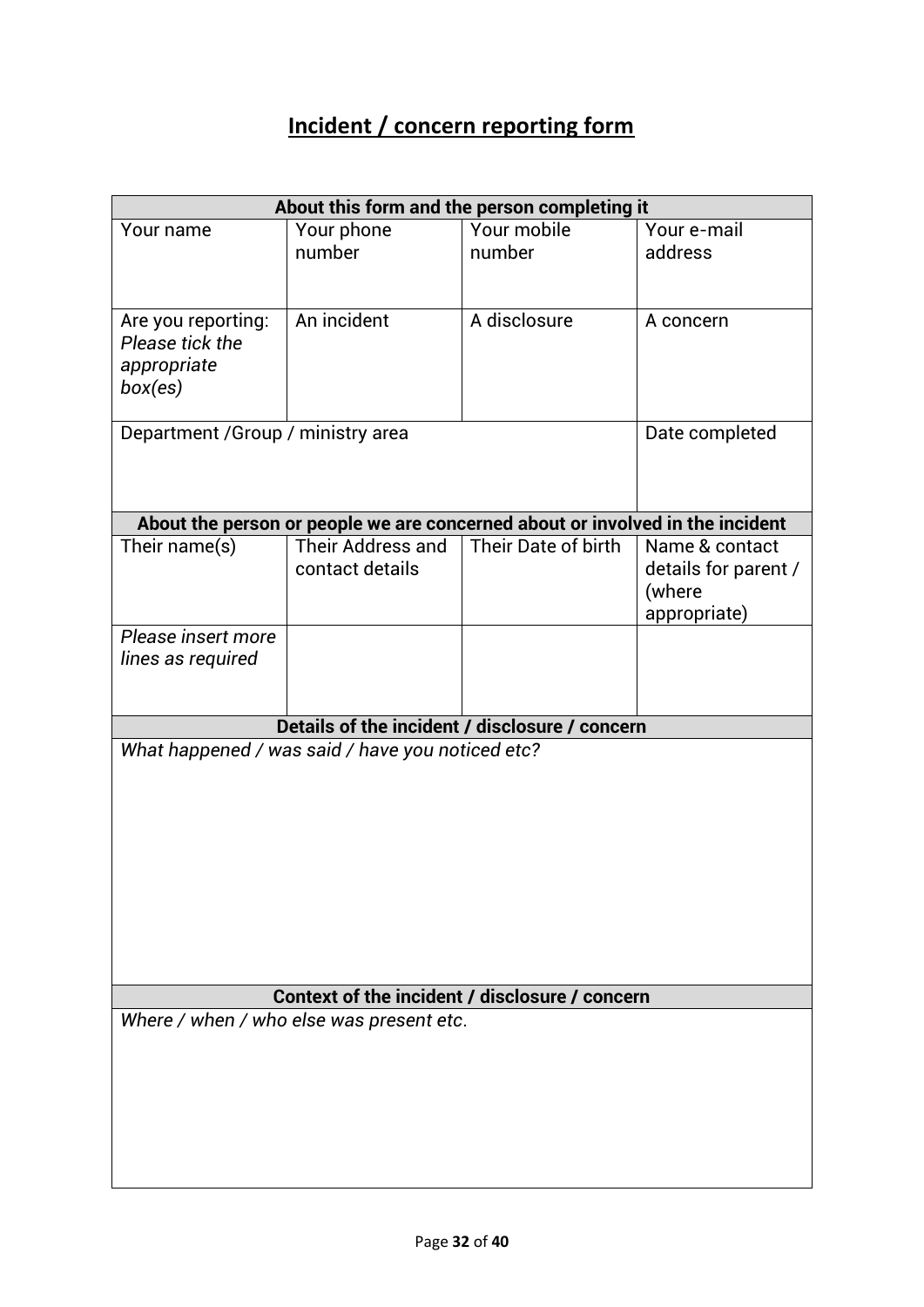| Date of incident / disclosure           | Time of incident / disclosure |
|-----------------------------------------|-------------------------------|
|                                         |                               |
| Action taken to ensure immediate safety |                               |
|                                         |                               |
|                                         |                               |
| Other action taken or advice sought     |                               |
|                                         |                               |
|                                         |                               |
|                                         |                               |
| Signature                               |                               |
| For office use only: Form reference -   |                               |

 $\mathsf{r}$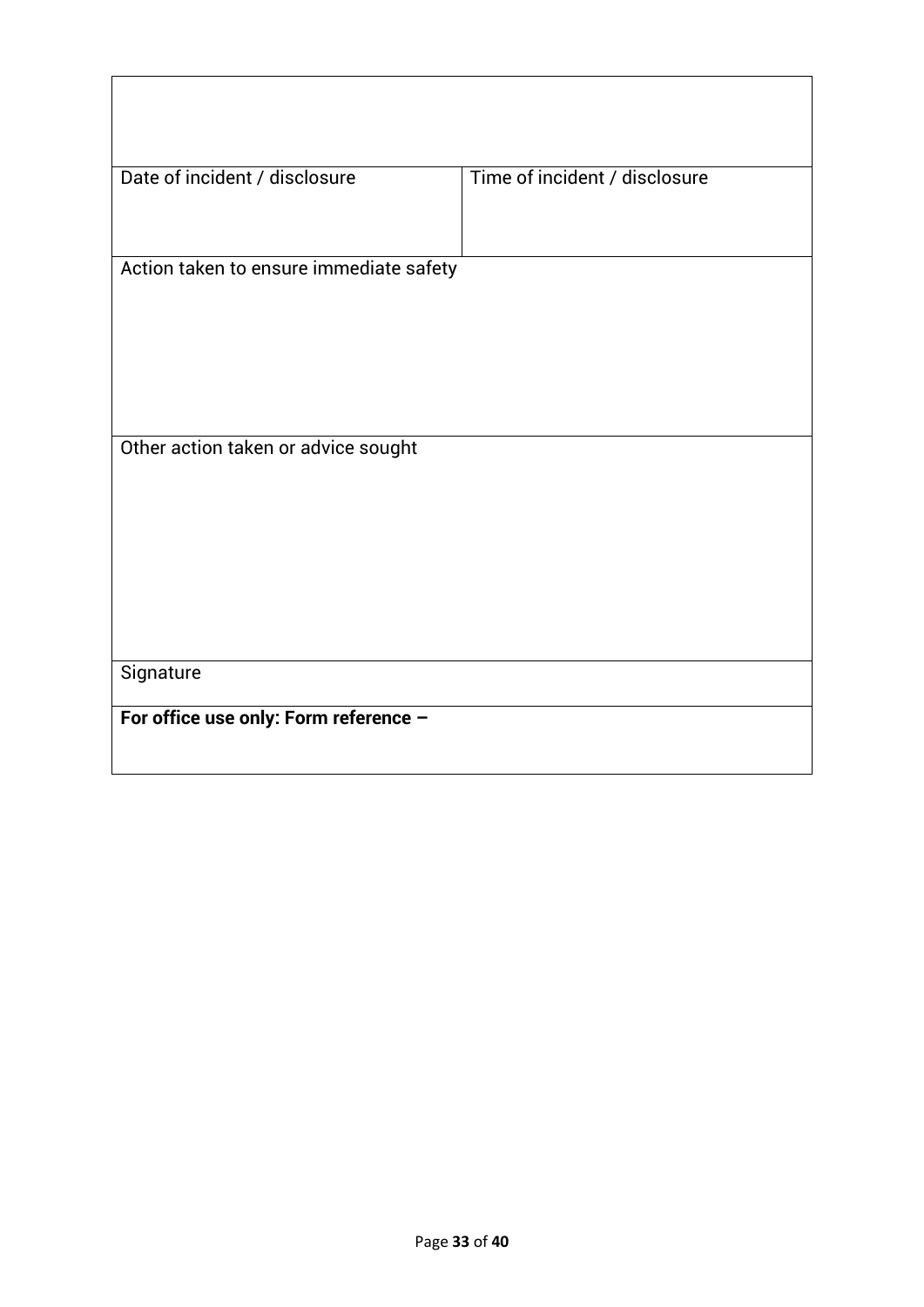#### **Notes for completion**

#### **About this form and the person completing it**

Please complete all sections

#### **About the person or people we are concerned about or involved in the incident**

When reporting a concern involving a child or young person, please complete all sections.

When reporting a concern about an adult, the parent / carer details may not be required. Where this is recorded, please include the relationship to the person involved. Please insert additional lines as required.

#### **Details of the incident / disclosure / concern**

Please include as much relevant detail as you can

When reporting a disclosure, please quote the individual where possible. Please also comment on their body language or any other non-verbal communication that might be useful.

When drawing conclusions, please include the evidence that has led to that conclusion.

#### **Context of the incident / disclosure / concern**

Please include as much relevant detail as you can

#### **Action taken to ensure immediate safety**

Please provide details. If no action was required, please indicate by writing "None".

#### **Other action taken or advice sought**

If any advice was sought, please provide details including who you spoke to, their contact details and what advice was given or action that was taken.

#### **Signature**

Please ensure that you sign the form.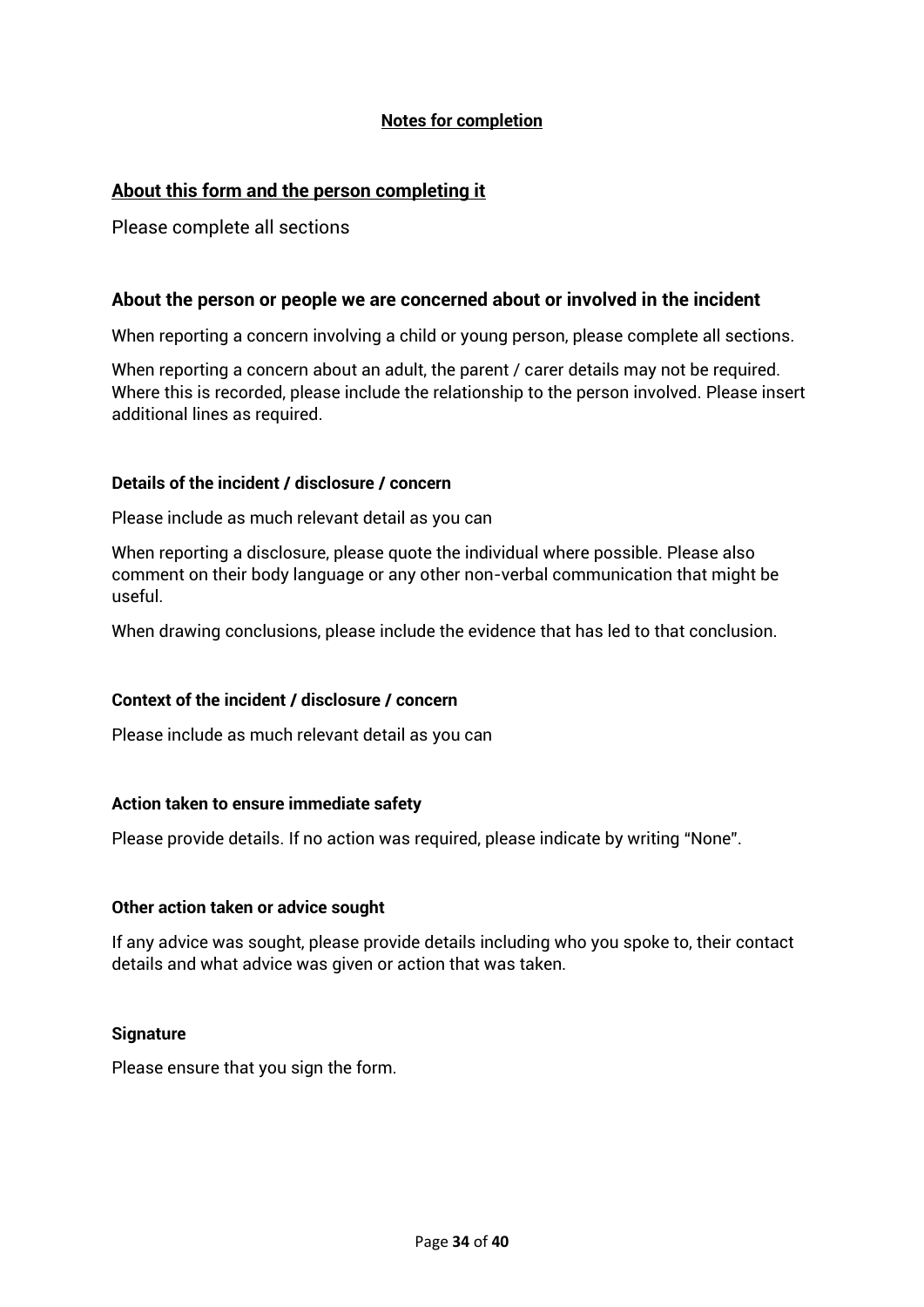# **Christian Safeguarding Services**

## **Confidential File Chronology**

| <b>Date</b> | <b>Document</b><br>reference | <b>Document</b><br>type | <b>Brief summary of content</b> | <b>Entered</b><br>by |
|-------------|------------------------------|-------------------------|---------------------------------|----------------------|
|             |                              |                         |                                 |                      |
|             |                              |                         |                                 |                      |
|             |                              |                         |                                 |                      |
|             |                              |                         |                                 |                      |
|             |                              |                         |                                 |                      |
|             |                              |                         |                                 |                      |
|             |                              |                         |                                 |                      |
|             |                              |                         |                                 |                      |
|             |                              |                         |                                 |                      |
|             |                              |                         |                                 |                      |
|             |                              |                         |                                 |                      |
|             |                              |                         |                                 |                      |
|             |                              |                         |                                 |                      |
|             |                              |                         |                                 |                      |
|             |                              |                         |                                 |                      |
|             |                              |                         |                                 |                      |
|             |                              |                         |                                 |                      |
|             |                              |                         |                                 |                      |
|             |                              |                         |                                 |                      |
|             |                              |                         |                                 |                      |
|             |                              |                         |                                 |                      |
|             |                              |                         |                                 |                      |
|             |                              |                         |                                 |                      |
|             |                              |                         |                                 |                      |
|             |                              |                         |                                 |                      |
|             |                              |                         |                                 |                      |
|             |                              |                         |                                 |                      |
|             |                              |                         |                                 |                      |
|             |                              |                         |                                 |                      |
|             |                              |                         |                                 |                      |
|             |                              |                         |                                 |                      |
|             |                              |                         |                                 |                      |
|             |                              |                         |                                 |                      |
|             |                              |                         |                                 |                      |
|             |                              |                         |                                 |                      |
|             |                              |                         |                                 |                      |
|             |                              |                         |                                 |                      |
|             |                              |                         |                                 |                      |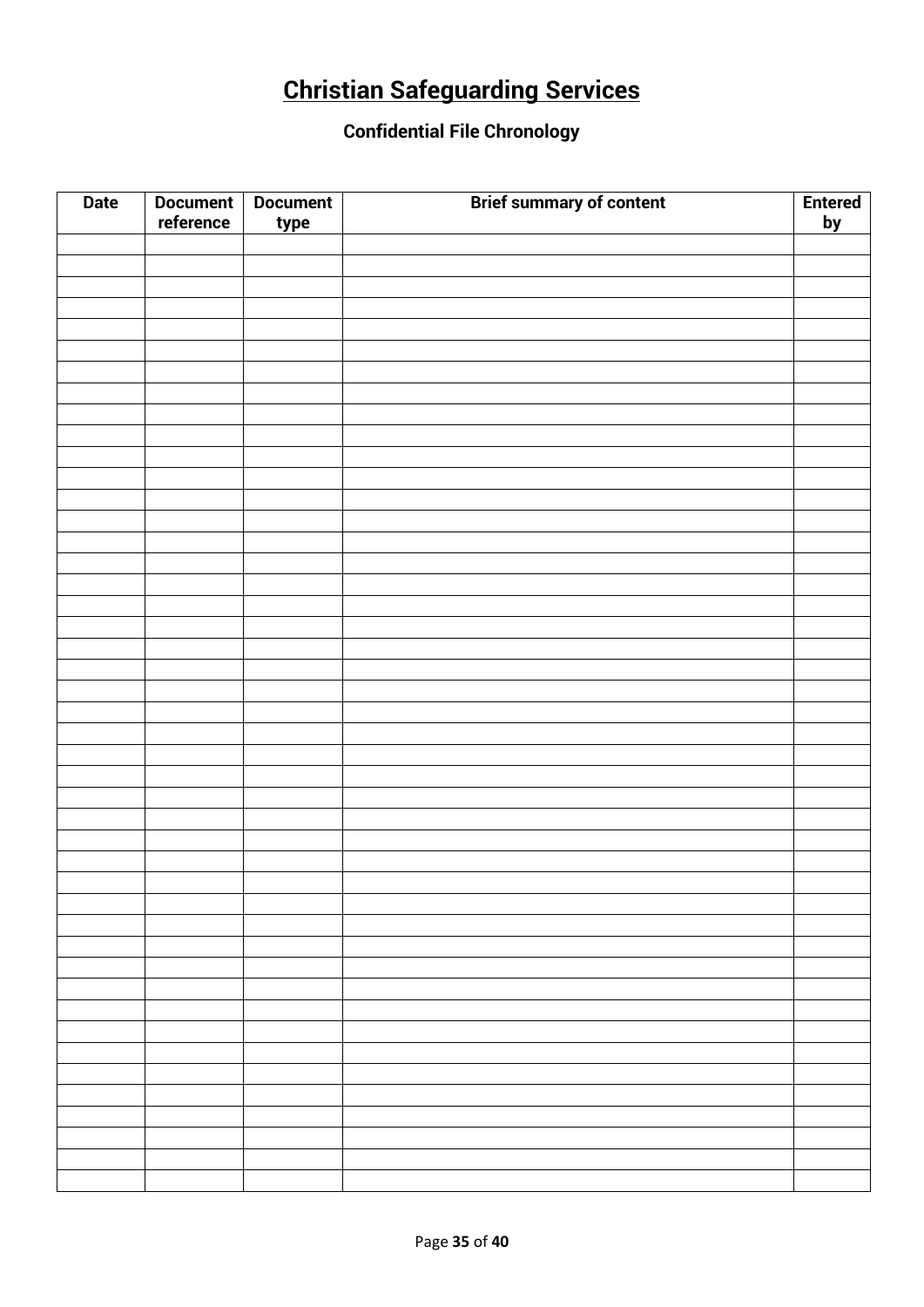## **Record of safeguarding conversations and actions**

| Date of action / conversation | Document reference |
|-------------------------------|--------------------|
|                               |                    |
| Description of record         |                    |
|                               |                    |
| Information given             |                    |
|                               |                    |
|                               |                    |
|                               |                    |
| Advice received               |                    |
|                               |                    |
|                               |                    |
|                               |                    |
|                               |                    |
|                               |                    |
| Actions to take               |                    |
|                               |                    |
|                               |                    |
|                               |                    |
|                               |                    |
| Outcomes                      |                    |
|                               |                    |
|                               |                    |
|                               |                    |
|                               |                    |
|                               |                    |
| Recorded by                   | Date recorded      |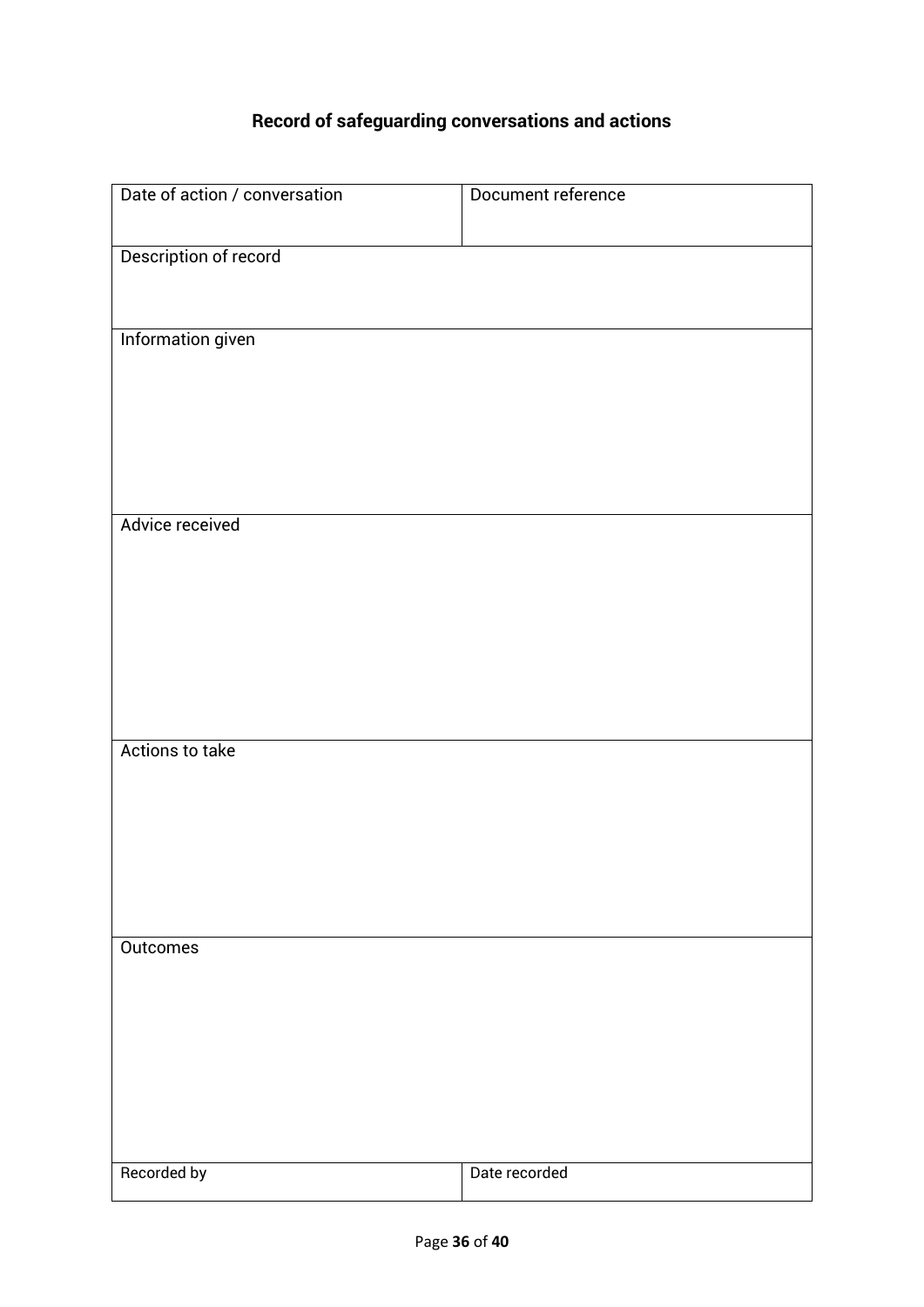| <b>Report from the Trustees Safeguarding Lead</b><br>covering the period from xxxxx to xxxx |          |    |  |  |
|---------------------------------------------------------------------------------------------|----------|----|--|--|
| Report completed by:<br>Date                                                                |          |    |  |  |
|                                                                                             |          |    |  |  |
|                                                                                             |          |    |  |  |
|                                                                                             |          |    |  |  |
| Summary of safeguarding activity                                                            |          |    |  |  |
| Number of concern / incident reports received in relation to children                       |          |    |  |  |
| Number of concern / incident reports received in relation to adults                         |          |    |  |  |
| Number of cases referred to Children's Social Care                                          |          |    |  |  |
| Number of cases referred to Adult Social Care                                               |          |    |  |  |
| Number of allegations received                                                              |          |    |  |  |
| Number of allegations investigated by Local Authority                                       |          |    |  |  |
| Number of reportable incidents reported to charity commission                               |          |    |  |  |
| Were there any common themes or issues in the reports submitted?                            | Yes / No |    |  |  |
|                                                                                             |          |    |  |  |
| If so, what?                                                                                |          |    |  |  |
|                                                                                             |          |    |  |  |
|                                                                                             |          |    |  |  |
|                                                                                             |          |    |  |  |
| Do you have any concerns about the effectiveness of the safeguarding                        | Yes / No |    |  |  |
| arrangements that are in place?                                                             |          |    |  |  |
|                                                                                             |          |    |  |  |
| If so, what?                                                                                |          |    |  |  |
|                                                                                             |          |    |  |  |
|                                                                                             |          |    |  |  |
|                                                                                             |          |    |  |  |
|                                                                                             |          |    |  |  |
|                                                                                             |          |    |  |  |
|                                                                                             |          |    |  |  |
| What training or informal update activity been completed this year?                         |          |    |  |  |
|                                                                                             |          |    |  |  |
|                                                                                             |          |    |  |  |
|                                                                                             |          |    |  |  |
|                                                                                             |          |    |  |  |
| Any recommendations to or requests of the trustees?                                         |          |    |  |  |
|                                                                                             |          |    |  |  |
|                                                                                             |          |    |  |  |
|                                                                                             |          |    |  |  |
|                                                                                             |          |    |  |  |
|                                                                                             |          |    |  |  |
|                                                                                             |          |    |  |  |
| Declaration from Safeguarding Lead                                                          | Yes      | No |  |  |
| Has the policy been reviewed for legal compliance and effectiveness?                        |          |    |  |  |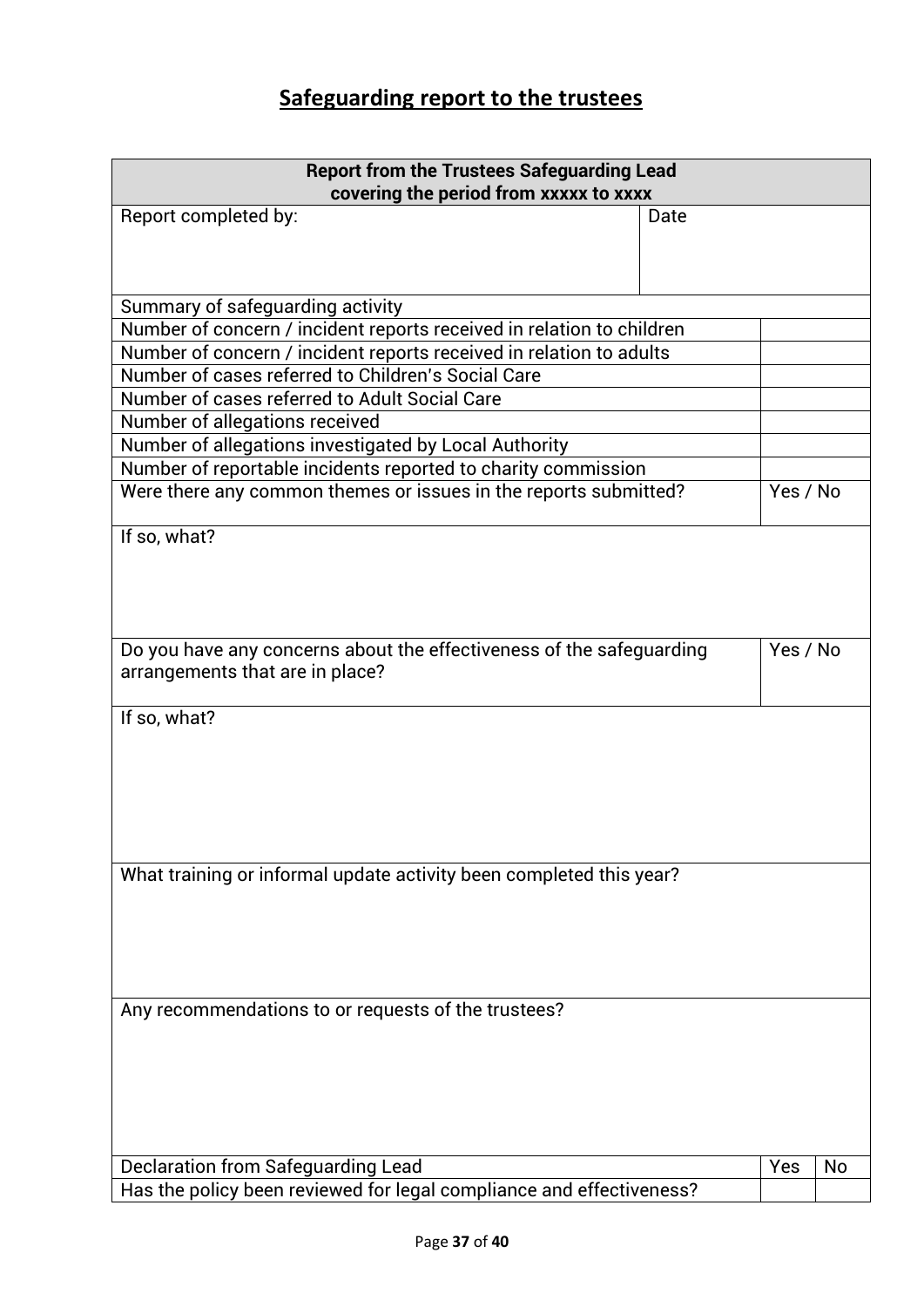| Are DBS checks up to date for all staff and volunteers? |  |
|---------------------------------------------------------|--|
| Is the Single Central Record up to date?                |  |
| Is staff and volunteer training up to date?             |  |
| Is safeguarding team training up to date?               |  |
| Is the training log up to date?                         |  |
| Any other comments                                      |  |
|                                                         |  |
|                                                         |  |
|                                                         |  |
|                                                         |  |
|                                                         |  |
|                                                         |  |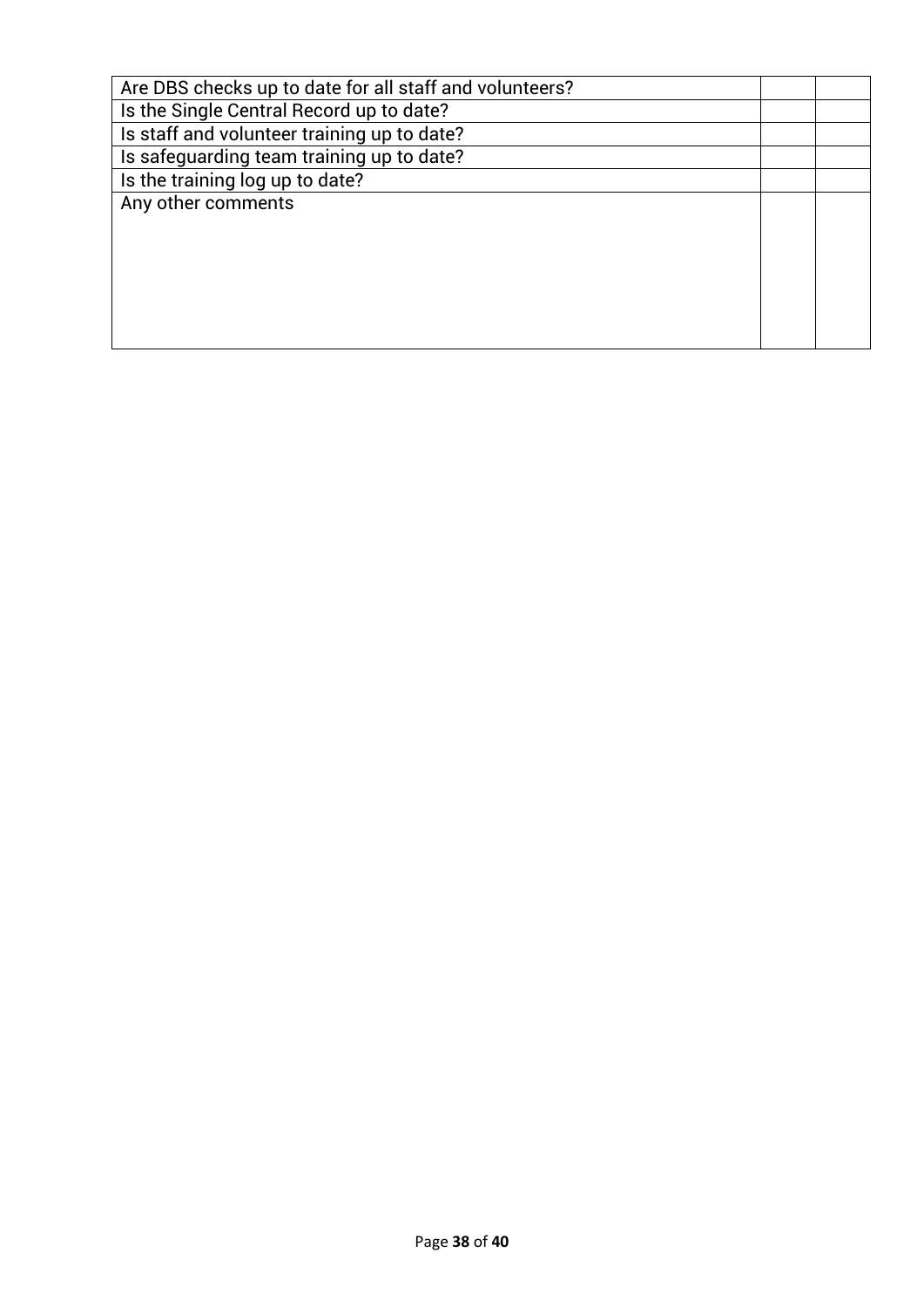#### **Appendix H**

#### **Codes of Conduct**